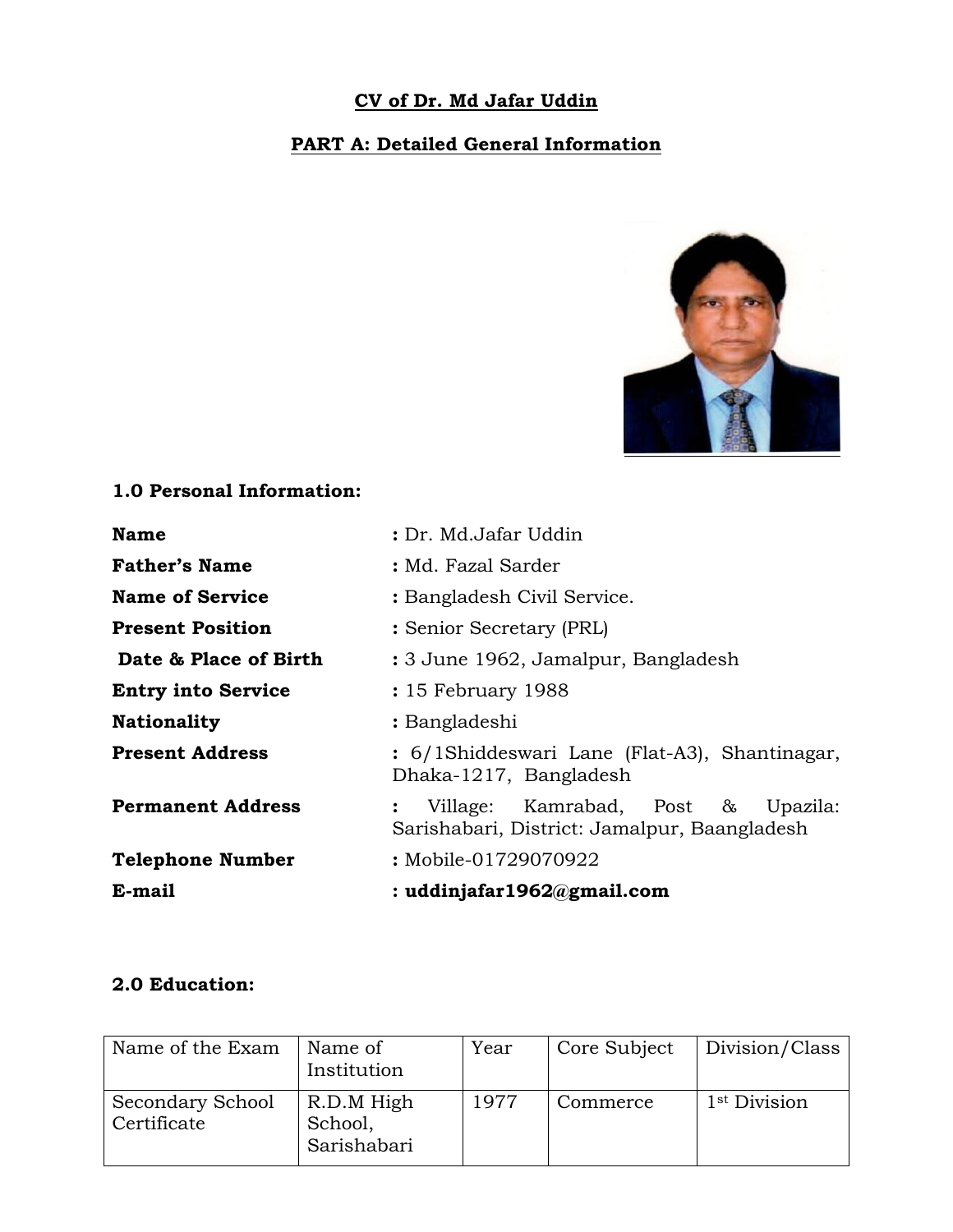| <b>Higher Secondary</b><br>Certificate         | Sarishabari<br>College                       | 1979 | Commerce                              | 1 <sup>st</sup> Division                      |
|------------------------------------------------|----------------------------------------------|------|---------------------------------------|-----------------------------------------------|
| Bachelor of<br>Commerce (Hons)<br>B.Com (Hons) | University of<br>Dhaka                       | 1982 | Finance                               | 2 <sup>nd</sup> Class                         |
| Master of<br>Commerce<br>(M.Com)               | University of<br>Dhaka                       | 1983 | Finance                               | 2 <sup>nd</sup> Class                         |
| Masters of Arts<br>(M.A.)                      | University of<br>Ulster, UK                  | 2001 | Government<br>Financial<br>Management | Pass (Average)<br>Marks $62\%$                |
| Doctor of Business<br>Administration<br>(DBA)  | University of<br>East Manila,<br>Philippines | 2008 | Major in<br>Financial<br>Management   | Degree<br>Obtained<br>(Average)<br>Marks 95%) |

# **3.0 Competency Matrix:**

| Competency                        | <b>Experience</b>                                                                                                                                                                                                                     |
|-----------------------------------|---------------------------------------------------------------------------------------------------------------------------------------------------------------------------------------------------------------------------------------|
| Professional<br>and<br>Managerial | About 33 years of professional and managerial experience<br>working in a complex task environments in the public<br>sector including Bangladesh Embassy and BRAC, the<br>largest global NGO.                                          |
|                                   | • Elevated to the senior-most position in the Civil Service<br>and worked as Senior Secretary in the Ministry of<br>Commerce as well as in the Ministry of Youth and Sports<br>as Secretary and performed as the administrative head. |
|                                   | • Extensive experience of three previous services: Bangladesh<br>Krishi Bank (Specialized Banking), Janata Bank (Commercial<br>Banking) and Bangladesh Bank (Central Banking)                                                         |
|                                   | • Led negotiation team and concluded the signing of Preferential<br>Trade Agreement (PTA) with Bhutan, 1st time in the history of<br>Bangladesh in the virtual presence of Hon'ble Prime Ministers<br>of both the countries.          |
|                                   | • Experience in preparing Social Protection Budget.                                                                                                                                                                                   |
|                                   | • Excellent experience in the field of financial management. For<br>instance: preparation and overseeing of budget, accounts and<br>audit.                                                                                            |
|                                   | • Worked as Chief Accounts and Finance Officer in various<br>Ministries such as Ministry of Power, Energy and Mineral<br>Resources, Ministry of Fisheries and Livestock, Ministry of<br>Agriculture and Ministry of Information.      |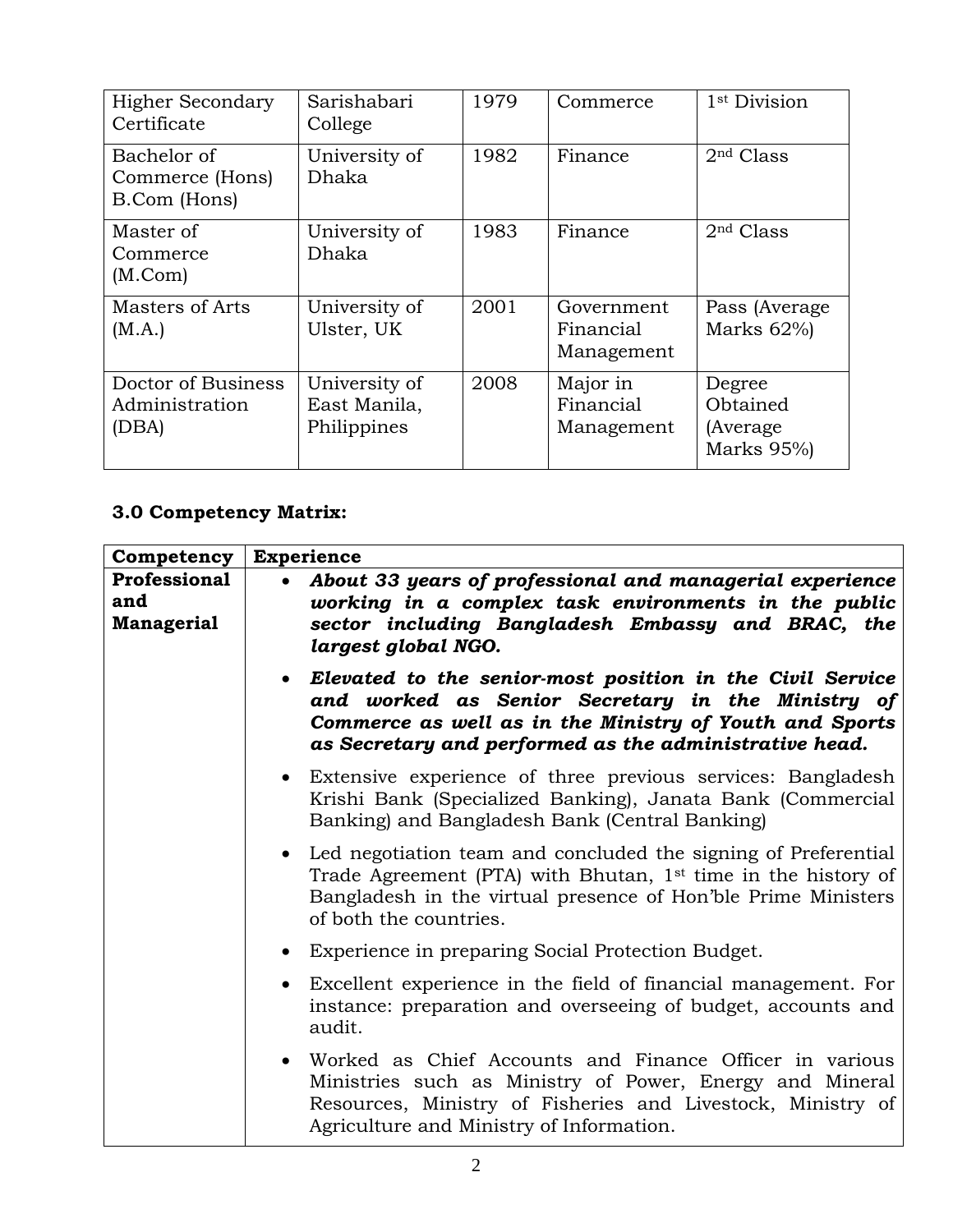|          | Worked as Director of Finance in the Ministry of Foreign Affairs<br>and Finance Controller (Army).                                                                                                                                                                                                                                                                                                                                                                                          |
|----------|---------------------------------------------------------------------------------------------------------------------------------------------------------------------------------------------------------------------------------------------------------------------------------------------------------------------------------------------------------------------------------------------------------------------------------------------------------------------------------------------|
|          | Worked as Director of Commercial Audit mandated to audit<br>Public Enterprise.                                                                                                                                                                                                                                                                                                                                                                                                              |
|          | Held administrative position in various work places and<br>gathered extensive experience in human resource management.                                                                                                                                                                                                                                                                                                                                                                      |
|          | Wide exposure in the area of project management. For instance:<br>preparation of project proforma and monitoring implementation<br>of the projects.                                                                                                                                                                                                                                                                                                                                         |
|          | Attended a number of international seminars and conferences<br>$\bullet$<br>related to trade and investment (Details at sl no 8)                                                                                                                                                                                                                                                                                                                                                            |
|          | Worked in the Embassy of Bangladesh in the Philippines and<br>$\bullet$<br>acted as the Chairman of the Colombo Plan Staff College,<br>Manila in the capacity of the Head of the Mission (CDA a.i.).                                                                                                                                                                                                                                                                                        |
|          | • Acting as a focal point for Sustainable Development Goals<br>(SDGs).                                                                                                                                                                                                                                                                                                                                                                                                                      |
| Academic | • Obtained Master of Commerce in Finance from the University of<br><sub>of</sub><br>Government<br>Dhaka<br>and<br>Master<br>Arts<br>in<br>Financial<br>Management from the University of Ulster, UK. Also, achieved<br>the degree of Doctor of Business Administration from the<br>University of the East, Philippines.                                                                                                                                                                     |
|          | Having expertise in research at the level of Doctoral Degree and<br>$\bullet$<br>Master Degree                                                                                                                                                                                                                                                                                                                                                                                              |
|          | Attained academic and professional skills through various<br>courses and training programs both home and<br>abroad<br>including Public Administration Training Centre<br>$(PATC)$ ,<br>Financial Management Academy (FIMA), British Council, Asian<br>Institute of Technology, Bangkok. Supreme Audit Institution,<br>Delhi, study visit to European Union Headquarters, Brussels,<br>E-Learning on Trade, Growth, Poverty and Gender conducted<br>by the World Bank Institute, Washington. |
|          | Participated in the Executive Course on "A Cutting Edge of<br>$\bullet$<br>Economic Development" at Harvard Kenedy School, Boston,<br>United States of America                                                                                                                                                                                                                                                                                                                              |
|          | Provided guidance and training in Medium-Term Budget<br>$\bullet$<br>Framework across the Ministries.                                                                                                                                                                                                                                                                                                                                                                                       |
|          | Acting as Resource Person in various Government training<br>institutes. For instance-Public Administration Training Centre<br>(PATC), Academy for Planning and Development, Bangladesh<br>Institute of Administration and Management (BIAM), Financial<br>Management Academy (FIMA), Rural Development Academy,<br>Police Staff College etc.                                                                                                                                                |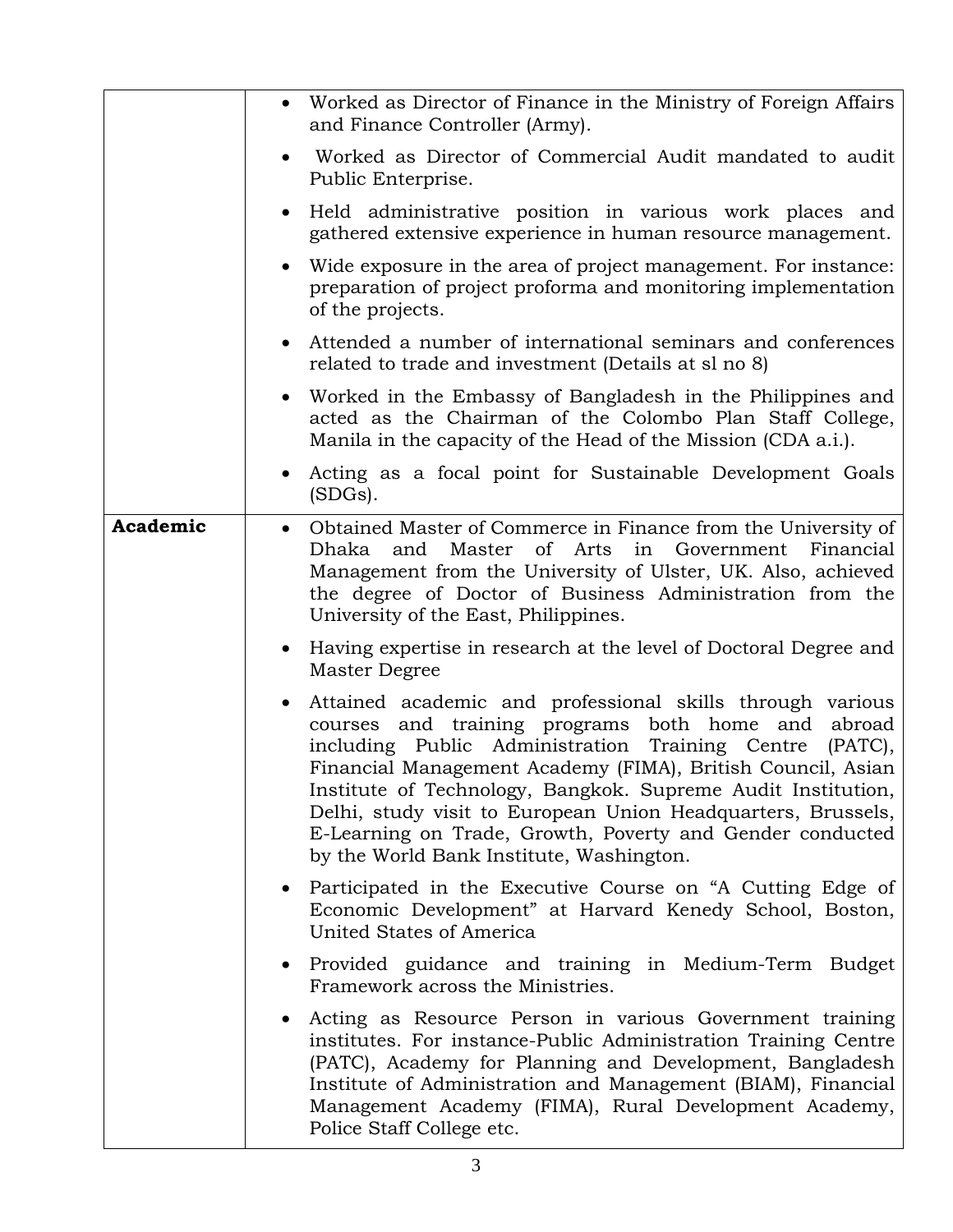|                               | Taught business subjects including International Business,<br>Human Resource Management, Corporate Finance, Strategic<br>Management and Organizational Behavior in BRAC University<br>and South-East University as part-time faculty.                                                             |
|-------------------------------|---------------------------------------------------------------------------------------------------------------------------------------------------------------------------------------------------------------------------------------------------------------------------------------------------|
| <b>Technical</b>              | Extensive banking knowledge such as central<br>banking,<br>$\bullet$<br>commercial banking and specialized banking                                                                                                                                                                                |
|                               | • Excellent Analytical Skills on macro-economic variables namely<br>real sector, fiscal sector, monetary sector and external sector.                                                                                                                                                              |
|                               | Gathered excellent skills and knowledge on various programs<br>pertaining to social and economic development including<br>monitoring and evaluation as well as partnership building with<br>government and donors while worked in BRAC as Associate<br>Director for four years.                   |
|                               | Provided specialist advice particularly to the Secretaries of the<br>Ministries on administrative and financial matters.                                                                                                                                                                          |
|                               | Worked closely in the reform programs undertaken by various<br>Ministries including Finance Division and ministry of commerce                                                                                                                                                                     |
|                               | Provided guidance and training in the process of preparation,<br>submission and approval of national budget.                                                                                                                                                                                      |
| Personal<br><b>Attributes</b> | Ability to build rapport and strong working relationships with<br>clients and team members.                                                                                                                                                                                                       |
|                               | Strategic visions for organizational changes and reforms.                                                                                                                                                                                                                                         |
|                               | Highly consensus based problem solving skills.<br>$\bullet$                                                                                                                                                                                                                                       |
|                               | Effective communicator with stakeholders of all levels.                                                                                                                                                                                                                                           |
|                               | Excellent cross cultural communication skills based on<br>international experience.                                                                                                                                                                                                               |
|                               | Committed, motivated and flexible attitude to achieving<br>organizational objectives.                                                                                                                                                                                                             |
|                               | Keen interest for sports, music and other events of cultural<br>arena.                                                                                                                                                                                                                            |
|                               | Travelled a number of countries. Such as India, Thailand,<br>Singapore, South Korea, Malaysia, China, Philippines, Saudi<br>Arabia, United Kingdom, Ireland, Belgium, Spain, Italy,<br>Uzbekistan, Sri Lanka, Myanmar, Nepal, Cambodia, Indonesia,<br>France, Switzerland, Vietnam USA and Japan. |
|                               | Played Volleyball in the 1st Division Dhaka Volleyball League.                                                                                                                                                                                                                                    |

# **4.0 Employment History:**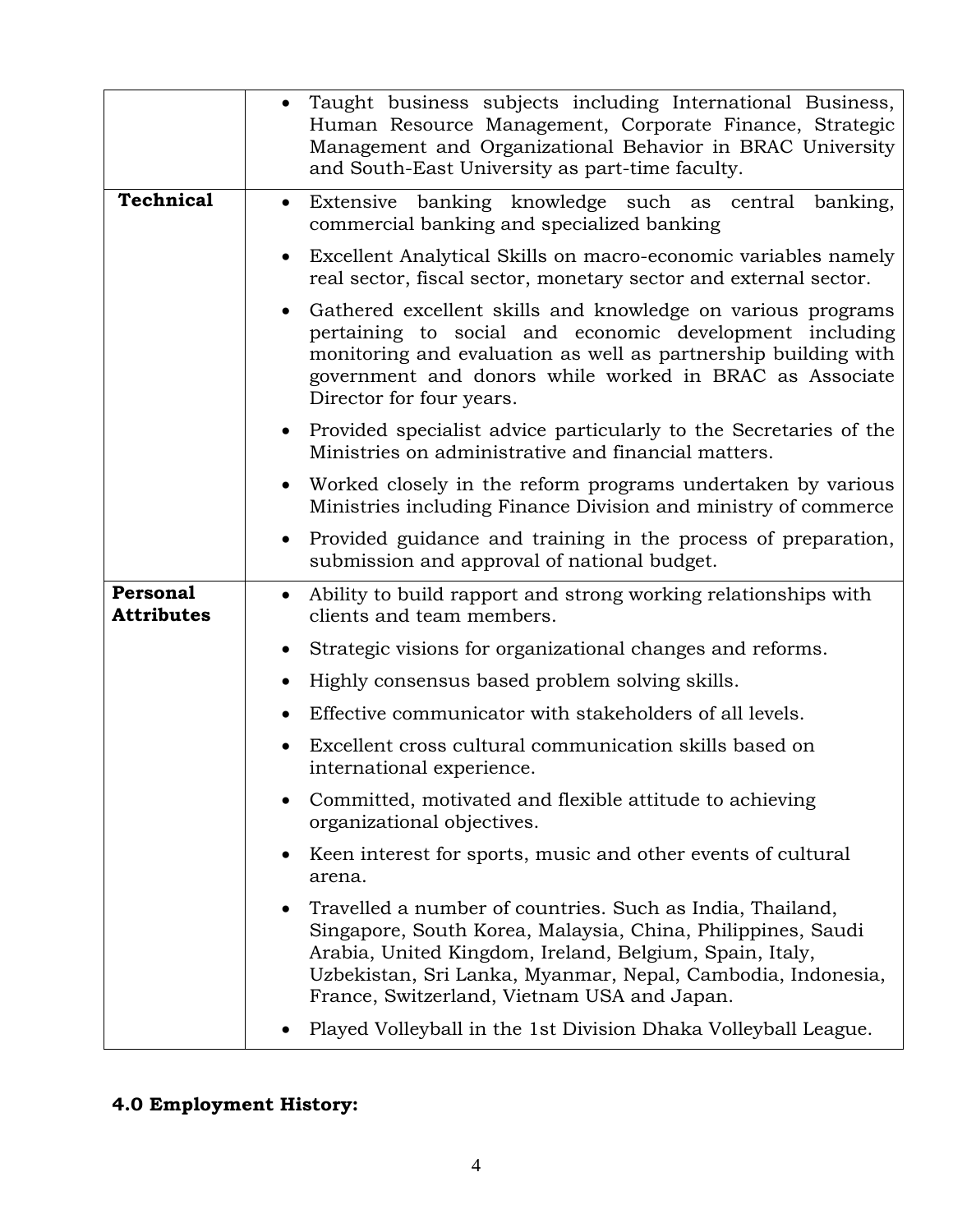| 4.1:             |                                                  |
|------------------|--------------------------------------------------|
| Organization     | : Ministry of Commerce, Government of Bangladesh |
| <b>Job Title</b> | : Senior Secretary                               |
| <b>Duration</b>  | $: 16$ September 2019 to 2 June 2021             |

- Research and Study on Trade & Commerce
- **Promotion and regulation of internal commerce/Market**
- Commercial Intelligence and statistics and publications thereof
- Coordination with Trade Organization and Chamber of Commerce
- Price control
- Export policies including protocols, treaties and agreements and conventions on trade with foreign countries
- Review export policies and programmes
- Regulation and control of import trade and policies thereof
- Trade delegation to and from abroad, overseas trade, exhibitions and trade representation
- Export promotion including administration of export credit guarantee scheme
- Formulation, Implementation and Review of projects undertaken by the Ministry
- Tariff commission, tariff policy, tariff valuation, commonwealth tariff preference, general and international agreements on tariff
- International trade organization including UNCTAD, GATT and WTO
- **European Economic Community**
- Administration of Commercial Wings in Bangladesh Missions abroad
- Liaison with international organizations and matters relating to treaties and agreements with other countries and world bodies
- **Presentation of Draft Policy, Acts to the Cabinet Meetings**
- Valuable comments/observations on  $8<sup>th</sup>$  Five Year Plan, Perspective Plan 2041 etc.
- Dealt with issues related to trade laws pertaining to WTO, EU etc
- Attending Meetings of the Parliamentary Standing Committee on Ministry of Commerce as Principal Accounting Officer.

| 4.2              |                                                          |
|------------------|----------------------------------------------------------|
| Organization     | : Ministry of Youth and Sports, Government of Bangladesh |
| <b>Job Title</b> | : Secretary                                              |
| <b>Duration</b>  | : 26 Feb 2019 to 16 Sep 2019                             |

- Organization and mobilization of the youths for voluntary participation in the development activities of the country
- **Programmes to encourage a sense of adventure, responsibility,** confidence and achievement in youths
- Research and study on youths and youth development activities
- International Organisations and other international programmes in the field of sports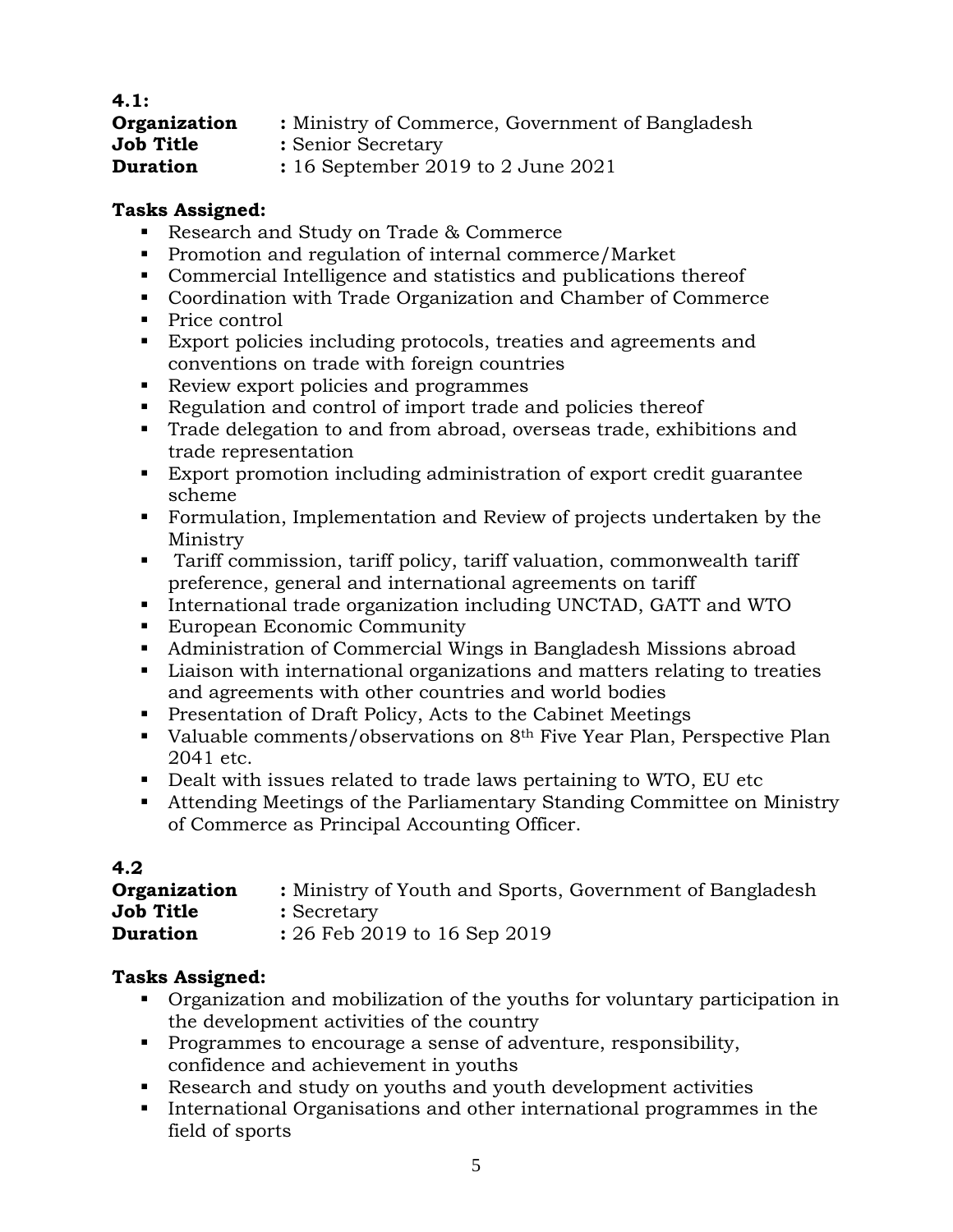- Organisation and participation in national and international games and athletics
- Formulation, Implementation and Review of projects undertaken by the Ministry
- Creating opportunities for self-employment for youths aiming poverty reduction
- Attending Meetings of the Parliamentary Standing Committee on Ministry of Youth & Sports as Principal Accounting Officer.

| 4.3              |                                                        |
|------------------|--------------------------------------------------------|
| Organization     | : Finance Division, Ministry of Finance, Government of |
|                  | Bangladesh                                             |
| <b>Job Title</b> | : Additional Secretary, Wing Chief (Budget & Macro-    |
| economy)         |                                                        |
| <b>Duration</b>  | : 12 May 2016 to 26 Feb 2019                           |

- **Preparing national budget;**
- Allocating resource to Ministries/Division/Department;
- Coordinating with others key Ministries/Divisions.
- Acting as National Project Director, Inclusive Budgeting and Financing for Climate Resilience (IBFCR)
- Acting as Executive Director, Institute of Public Finance (IPF)
- Acting as the Managing Director and Chief Executive Officer, National Human Resource Development Fund
- Supervising the activities of the Project Titled `Skills for Employment Investment (SEIP)'
- Supervising preparation of monthly, quarterly and year-end reports on macroeconomic outlook;
- **Finalizing and Publishing:** 
	- a. Medium Term Macro-Economic Policy Statement
	- b. Bangladesh Marches on
	- c. Socio-Economic Progress of Bangladesh and Recent Macroeconomic Situations
- Analyzing all kinds of macroeconomic and financial risks as well as vulnerabilities with special focus on monetary, fiscal, real and external sectors of the economy;
- Analyzing reports highlighting macroeconomic and financial dynamics and submit to Coordination Council, an apex level meeting chaired by Hon'ble Finance Minister, for policy level interventions.
- Acting as the focal point of Sustainable Development Goals (SDGs).
- Contribution as one of the writers to the National Budget Speech

# **4.4**

**Organization** : Finance Division, Ministry of Finance, Government of Bangladesh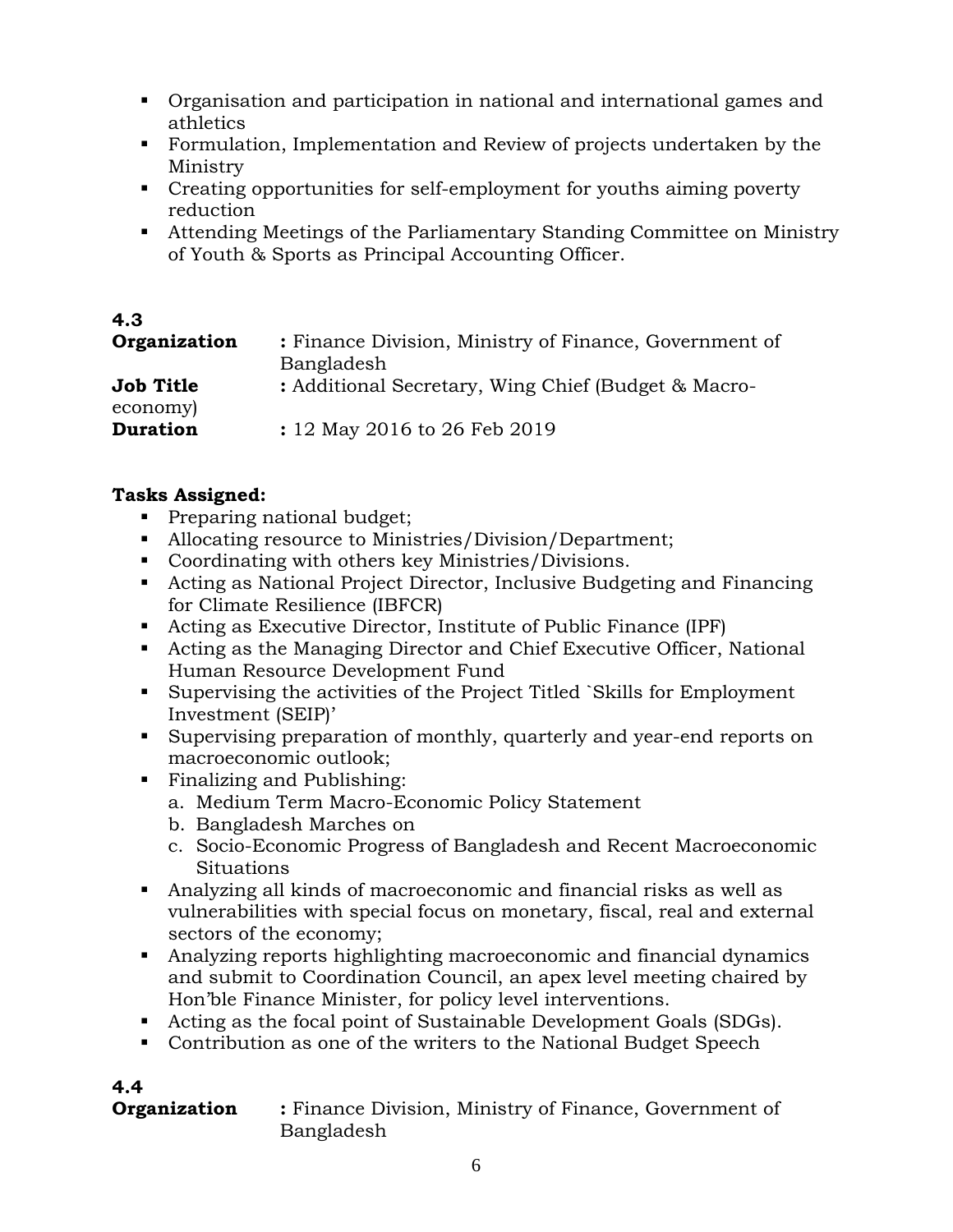| Job Title | : Joint Secretary, Brach Head (Macro-economy) |
|-----------|-----------------------------------------------|
| Duration  | : 30 July 2015 to 11 May 2016.                |

- **Preparing monthly, quarterly and year-end reports on macroeconomic** outlook;
- **Preparing:** 
	- a. Medium Term Macro-Economic Policy Statement
	- b. Bangladesh Marches on
	- c. Socio-Economic Progress of Bangladesh and Recent Macroeconomic Situations
- Assessing all kinds of macroeconomic and financial risks as well as vulnerabilities with special focus on monetary, fiscal, real and external sectors of the economy;
- Preparing analytical reports highlighting macroeconomic and financial dynamics and submit to Coordination Council, an apex level meeting chaired by Hon'ble Finance Minister, for policy level interventions.
- Assessing the strengths and weaknesses of Macroeconomic Variables and explore the linkages to macroeconomic activities.
- Acting as the focal point of Sustainable Development Goals (SDGs).

## **4.5**

| Organization    | : BRAC, BRAC Centre, 75 Mohakhali, Dhaka-1212           |
|-----------------|---------------------------------------------------------|
| Job Title       | : Associate Director                                    |
| <b>Duration</b> | : 23 March 2011 to 19 March 2014 and 22 July 2014 to 11 |
| July 2015.      |                                                         |

- Representing and upholding the image of BRAC;
- Establishing, maintaining and strengthening relationship with the with relevant people, Government authorities, NGOs, Development Partners and media;
- Managing BRAC investment projects (preparation, submission and approval from NGO Affair Bureau including fund release)
- **Providing assistance in respect of managing overseas affairs for BRAC** International;
- Supervising the activities of 64 District BRAC Representatives (DBRs);
- Organizing seminars, workshops and monthly meetings and all other related tasks;
- Overseeing legal case management, vetting and compliance issues ; and
- Supervising the activities of Monitoring of BRAC development programs and departments.
- Leading the Monitoring Department, Legal and Compliance Department and Partnership Strengthening Unit.
- Administrative suppprt in Supply Chain Management of BRAC Social Enterprises including *Aarong*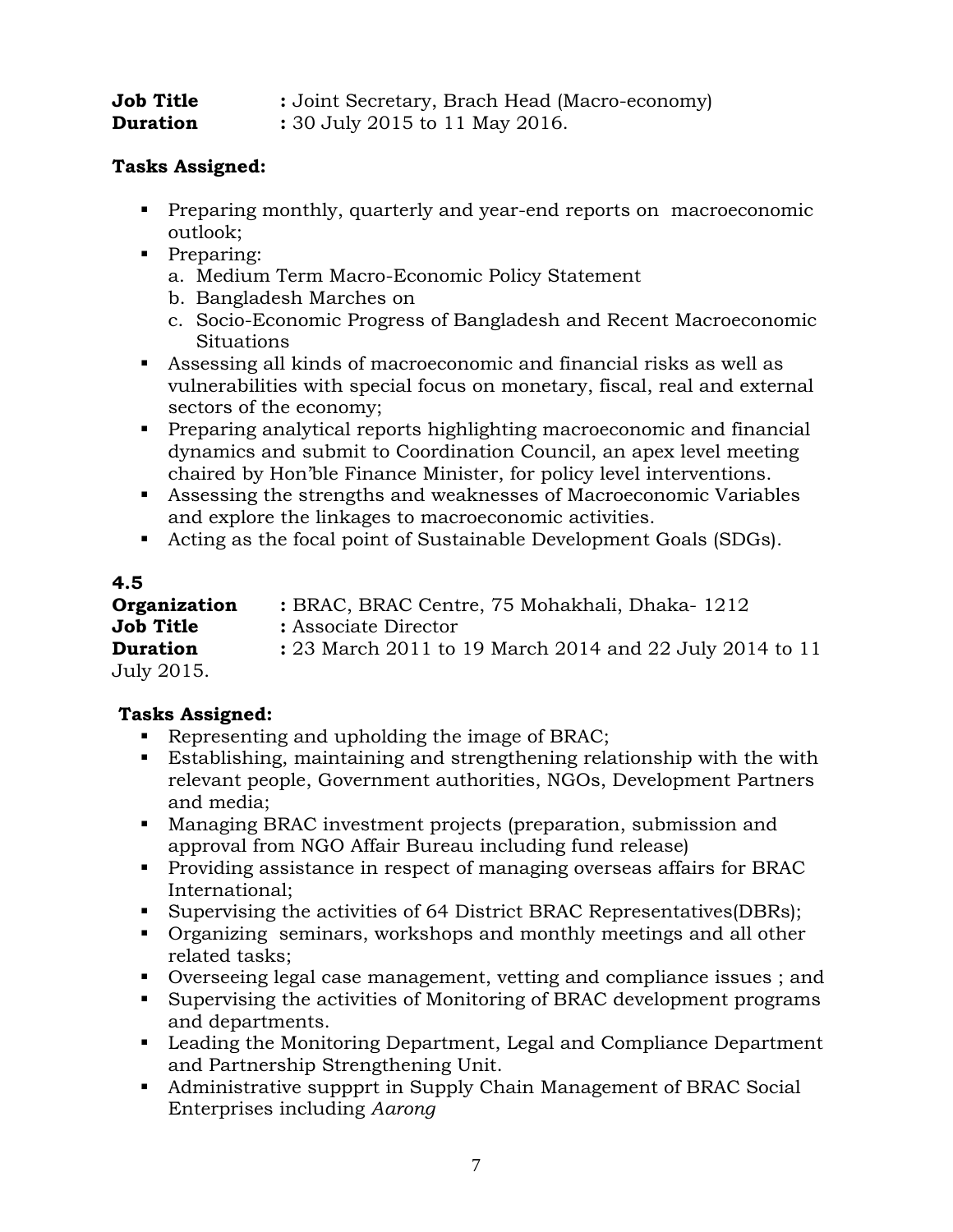Teaching in Private Universities such as BRAC University, South-East University on **International Business, Corporate Finance, Strategic Management, Human Resource Management, Production Operation Management etc.**

**4.6**

| Organization     | : Finance Division, Ministry of Finance  |
|------------------|------------------------------------------|
| <b>Job Title</b> | : Deputy Secretary, Budget, Budget Wing. |
| <b>Duration</b>  | : 16 march 2009 to 22 March 2011         |

- Preparing budget and allocating resource to the six Ministries namely-Ministry of Foreign affairs, Ministry of Information, Ministry of Liberation War affairs, Ministry of youth and Sports, Ministry of Cultural Affairs and Ministry of Religious Affairs;
- Supporting building the Macroeconomic analytical and modeling techniques for the officers of the line Ministries in order to develop the Medium Term Budget Framework (MTBF);
- Strengthening linkages between the macro-fiscal resource budget ceiling estimates and the line Ministry's expenditure policy objectives and priorities with a medium term view point in line with the National Strategy through the MTBF process.
- Supervising the overall implementation of the budget of the line Ministries;
- Working in close collaboration with the officials of the line Ministries engaged in financial management;
- Providing comments and observations on the proposed policy papers, laws etc. sent by the line Ministries;
- **Preparing the budget of the Social Safety Nets Programs undertaken by** the Government;
- Acting as a member of the Budget Management Committee of the line Ministries;
- Acting as a member of the Project Evaluation Committee and Project Steering Committee of the line Ministries;
- Acting as the member secretary of the Proposals Evaluation Committee of the project titled "Deepening MTBF and Strengthening Financial accountability";
- Representing Finance Division as a member to the Executive Committee of Bangla Academy.

| 4.7             |                                                           |
|-----------------|-----------------------------------------------------------|
| Organization    | : Embassy of the People's Republic of Bangladesh, Manila, |
|                 | the Philippines.                                          |
| Job Title       | : Counsellor and Head of Chancery                         |
| <b>Duration</b> | : 07 August 2004 to 06 December 2008                      |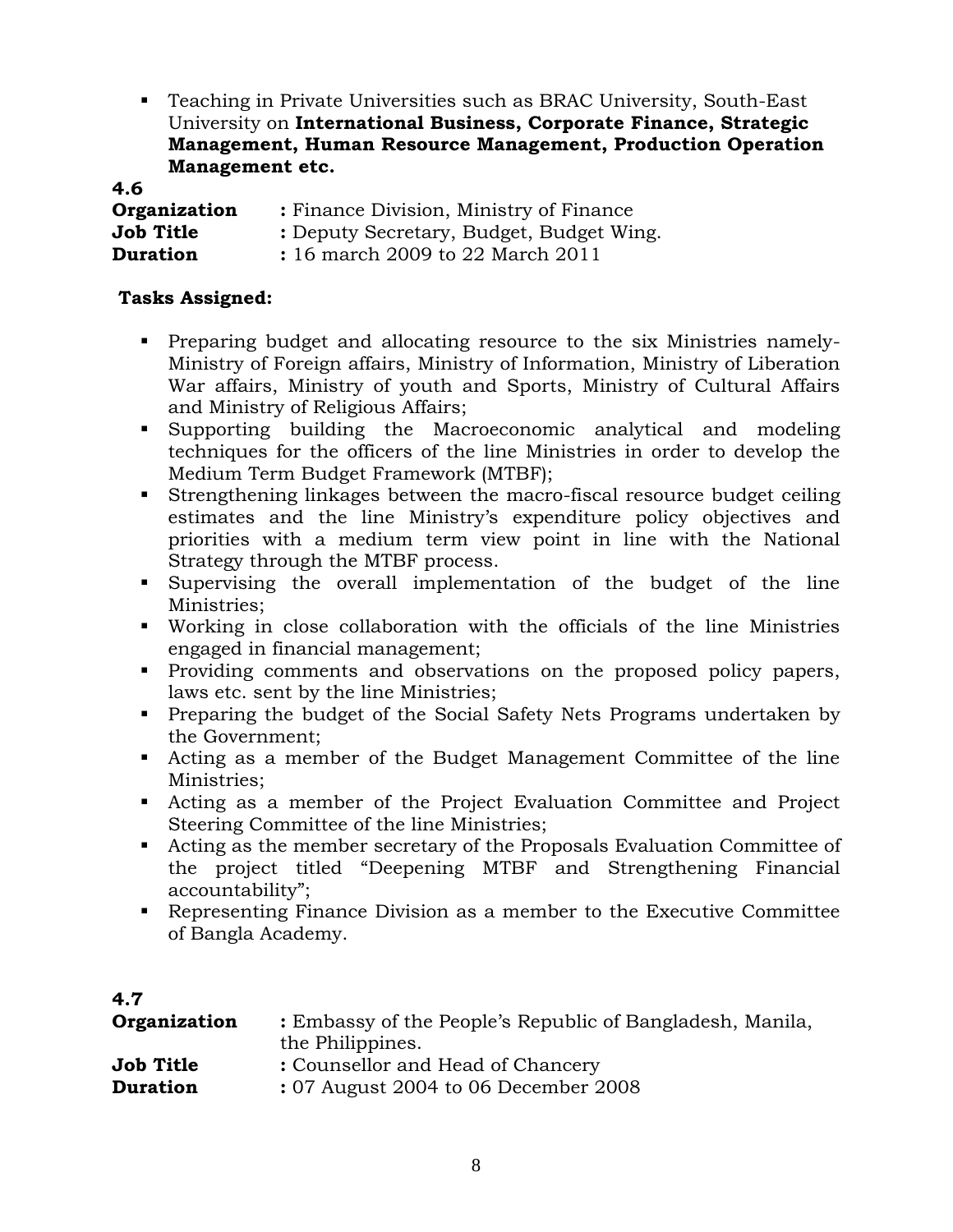Performed duties and responsibilities as Counsellor and Head of Chancery in the Embassy of Bangladesh, Manila, the Philippines for about 4(four) years. In addition, acted as Charge de Affaires, a.i (CDA, a.i.). for about 1 (one) year in the absence of H.E. the Ambassador. Also, acted as Chairman of the Governing Board of the Colombo Plan Staff College for Technical Education, Manila, the Philippines in the capacity of the Head of the Mission (CDA, a.i.). The Key objective of the said staff college was to enhance investment in education. The key responsibilities as Counsellor include:

- Projecting the image of Bangladesh.
- Strengthening bilateral relations between Bangladesh and the Philippines.
- Promoting economic relations including volume of trade.
- Acting as Commercial Counsellor and exploring export markets for enhancing exports from Bangladesh
- Arranging bilateral meetings for the Bangladesh delegation.
- Arranging Business Meetings, Seminars and Workshop for Export Promotion
- Making liaison with the host Government on various mutual matters.
- Extending consular and protocol services.
- Accomplishing all jobs entrusted in the capacity of the Head of chancery.

| 4.8              |                                         |
|------------------|-----------------------------------------|
| Organization     | : Ministry of Foreign Affairs           |
| <b>Job Title</b> | : Director (Finance)                    |
| <b>Duration</b>  | : 04 November, 2002 to 06, August, 2004 |

## **Tasks Assigned**:

- **Preparing budget for the Ministries of Foreign affairs including all the** Missions and Sub-Missions abroad;
- Processing pension cases of the retired officials of the Ministries;
- Reconciliation of accounts with the Chief Accounts office;
- Settlement of audit observations with the Audit Department;
- Keeping liaison with the Finance Division and the Missions and Sub-Missions abroad;
- Providing advice on financial matters to the Secretary of the Ministry.

| 4.9              |                                                                                                          |
|------------------|----------------------------------------------------------------------------------------------------------|
| Organization     | : Directorate of Commercial Audit under the office of the<br>Comptroller & Auditor General of Bangladesh |
| <b>Job Title</b> | : Director                                                                                               |
| <b>Duration</b>  | : 18 September 2000 to 03 November 2002                                                                  |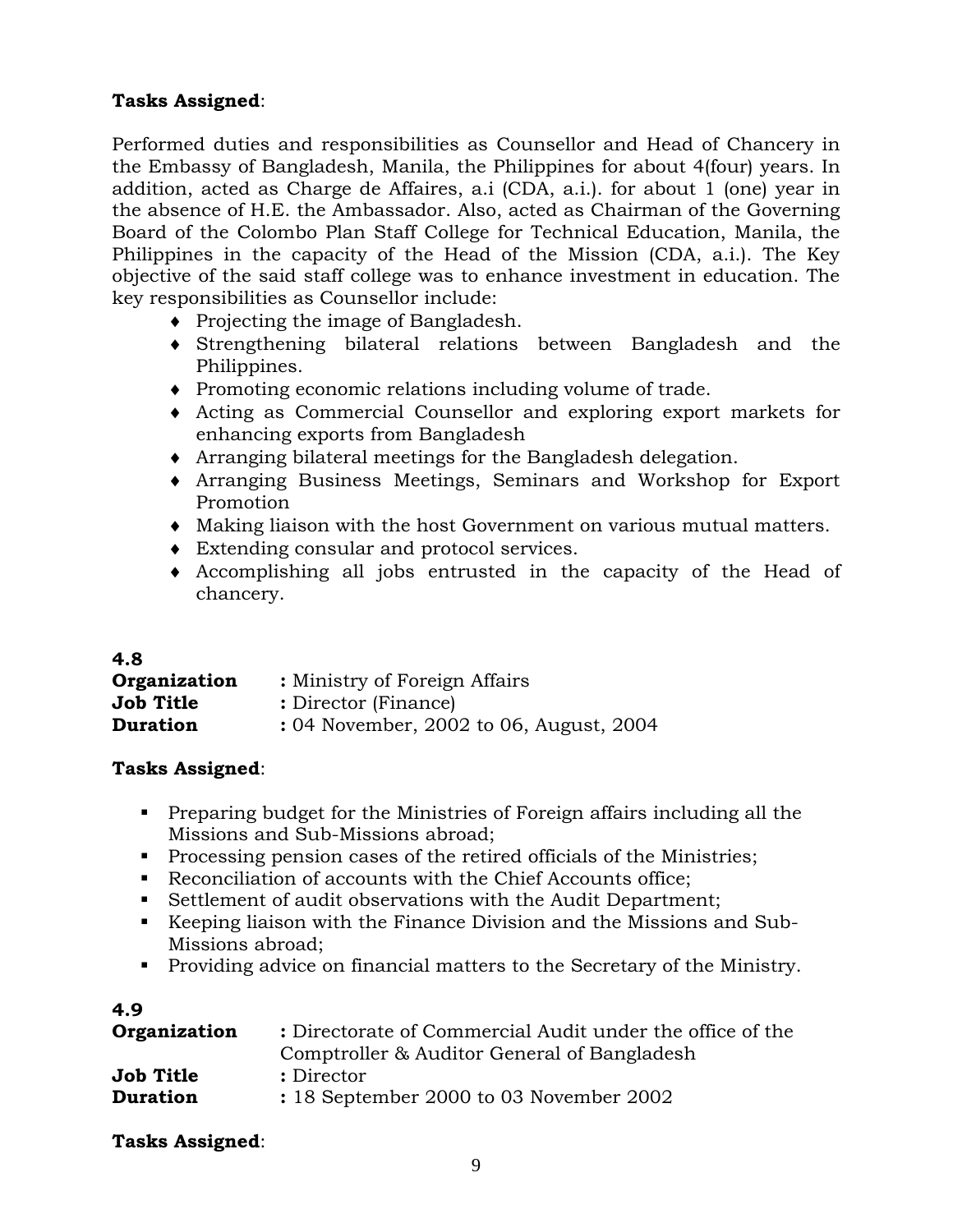- Preparing Strategic Audit Plan in order to conduct audit of the commercial entities of the Government;
- **Looking after administration of the Directorate;**
- Imparting in-House training to the Auditors of the Directorate;
- Sorting out of the important audit observations from drafts submitted by the Audit Teams;
- Communicating the important audit observations to the Secretary of the Ministry concerned;
- Attending tripartite meeting arranged by the Ministries for the settlement of the audit observations;
- Providing inputs for preparing Annual Audit Report of the Comptroller and Auditor General to be submitted to the Parliament;
- **Preparing the working papers for the meetings convened by the Public** Accounts Committee of the Parliament.

## **4.10**

| Organization     | : Office of the Finance Controller (Army, Pay-2) |
|------------------|--------------------------------------------------|
| <b>Job Title</b> | : Finance Controller                             |
| <b>Duration</b>  | : 02 March 2000 to 17 September 2000             |

## **Tasks Assigned:**

- Facilitating budget preparation for the non-commissioned Army personnel;
- Making pre-audit of the bills submitted for payments;
- Maintaining accounts and reporting after making payments;
- Reconciling accounts with the Army Headquarters;
- Facilitating the settlement of audit observations raised by the office of the Comptroller and Auditor General;
- **Providing advice on financial matters to the Army Headquarters.**

## **4.11**

**a. Organization:** Ministry of Information, **Duration:** 01 Sep. 1998 to 01 March, 2000

**b. Organization:** Ministry of Agriculture, **Duration:** 02 April 1998 to 31 August 1998

**c. Organization:** Statistics Division, Ministry of Fisheries and Livestock, Ministry of Energy and Mineral Resources, **Duration:** 15 Sep. 1994 - 1 April 1998

## **Job Title : Chief Accounts and Finance Officer**

- Counselling on the overall economic management of the Ministry
- **Looking after administration;**
- Supervising pre-audit functions;
- Facilitating the preparation of budget of the Ministries;
- Making payments on the bills submitted by the Ministries;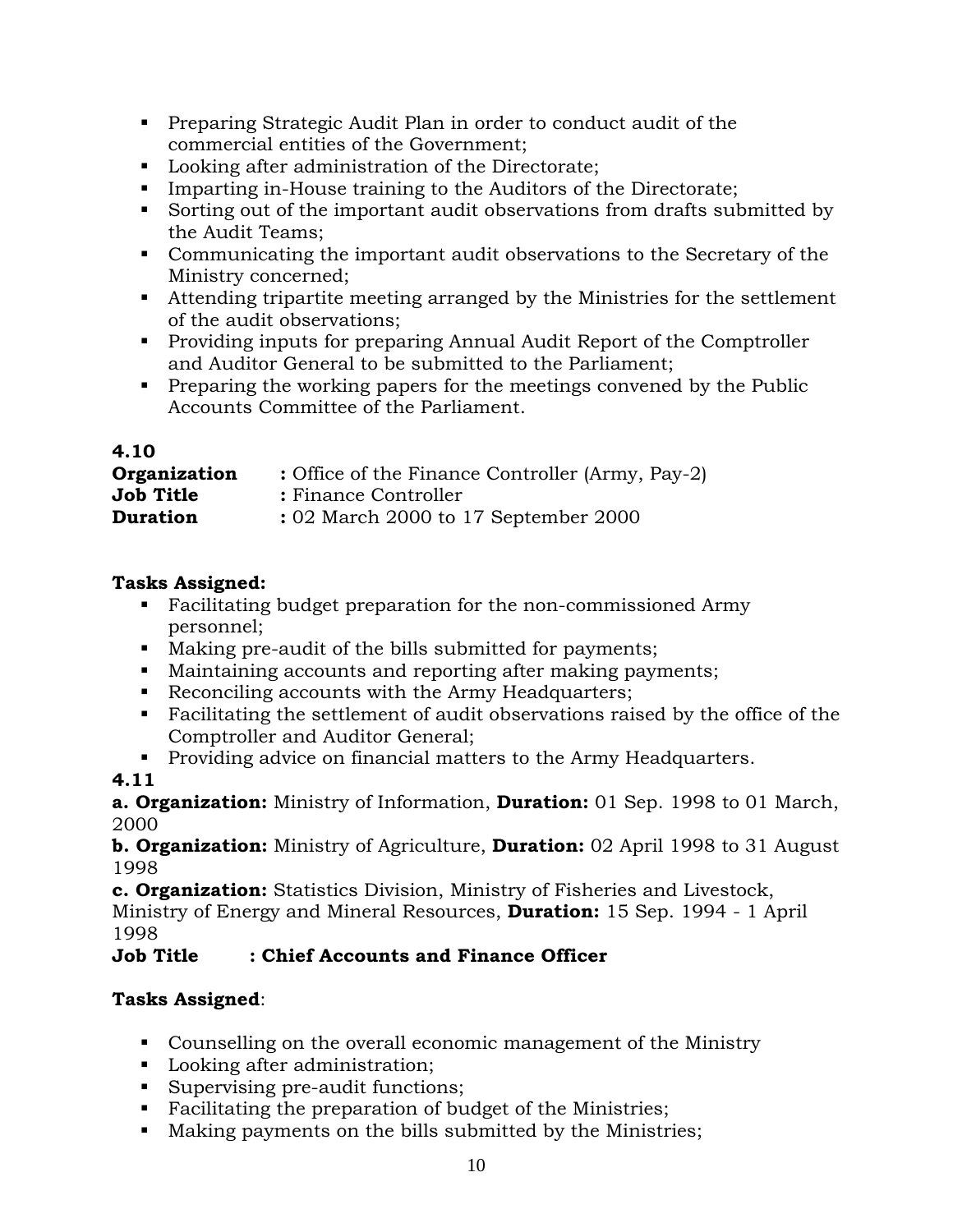- **Monitoring budgetary control of the Ministries;**
- Counseling on the matters pertaining to project preparation, implementation and monitoring;
- **Preparing and maintaining accounts;**
- Reporting the accounts to the Ministries and Controller General of Accounts;
- Helping the Ministries for the settlement of audit observations raised by the office of the Comptroller and Auditor general;
- Providing advice on financial matters including project management to the Secretaries of the Ministries.

## **4.12**

| Organization     | : Financial Management Academy       |  |  |
|------------------|--------------------------------------|--|--|
| <b>Job Title</b> | : Deputy Director                    |  |  |
| <b>Duration</b>  | : 24 April 1993 to 14 September 1994 |  |  |

## **Tasks Assigned:**

- **Looking after administration of the Academy;**
- **Preparing budget and maintaining accounts;**
- Preparing training plan for the officials engaged in economic management as well as public financial management across the Government;
- Getting involved in the process of preparing training policy and training courses of the Academy;
- Making all arrangements in order to provide training to different categories of Government officials;
- Conducting seminars, workshops and meetings;
- Maintaining liaison with various organizations.

## **4.13**

| Organization     | : Office of the Controller General of Accounts under Finance<br>Division |
|------------------|--------------------------------------------------------------------------|
| <b>Job Title</b> | : Deputy Controller General of Accounts                                  |
| <b>Duration</b>  | : 04 August 1991 to 23 April 1993                                        |

## **Tasks Assigned:**

- Looking after administration including recruitment, promotion, training etc. ;
- Providing clarifications and guidance with regard to complicated issues on financial rules and regulations;
- **Preparing budget and maintaining accounts;**
- **Arranging seminars, workshops and meetings.**

## **4.14**

| Organization    | : Ministry of Housing and Works             |  |  |
|-----------------|---------------------------------------------|--|--|
| Job Title       | : Deputy Chief Accounts and Finance Officer |  |  |
| <b>Duration</b> | : 08 July 1991 to 03 August 1991            |  |  |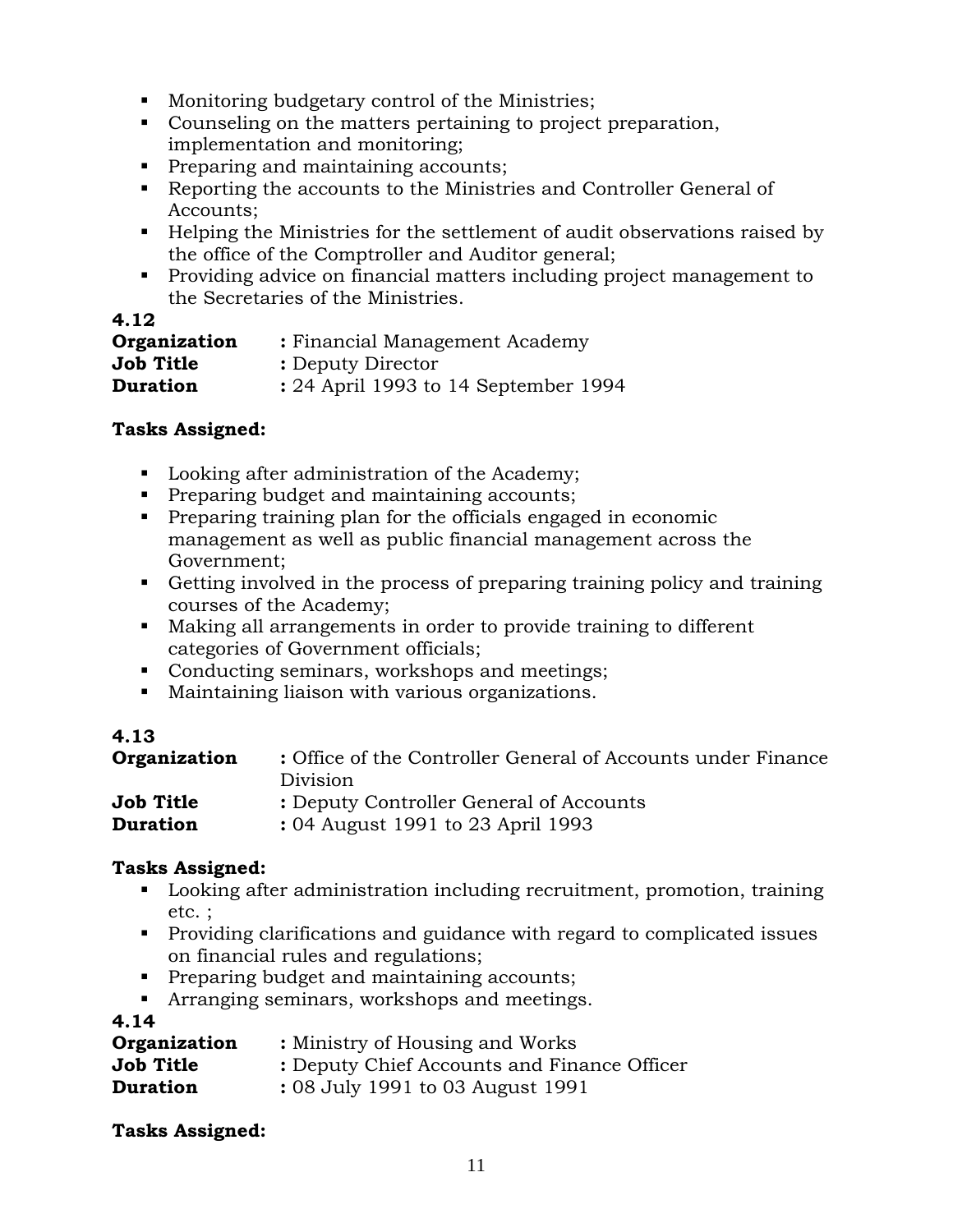- **Looking after administration of the Chief Accounts office;**
- Conducting pre-audit functions of the Ministry;
- Facilitating the preparation of budget of the Ministry;
- **Preparing accounts and reporting the same to Controller General of** Accounts and the Ministry;
- Providing assistance in preparing projects of the Ministry.

## **4.15**

| Organization    | : Office of the Controller General of Accounts under Finance<br>Division |
|-----------------|--------------------------------------------------------------------------|
| Job Title       | : Assistant Controller General of Accounts                               |
| <b>Duration</b> | : 15 January 1990 to 07 July 1991                                        |

## **Tasks Assigned:**

- **Looking after administration including;**
- Recruitment, training and promotion
- **Preparing and controlling budget;**
- **Arranging seminar, workshops and meetings;**
- Conducting in-house training for the employees.

| 4.16            |                                              |  |  |  |  |
|-----------------|----------------------------------------------|--|--|--|--|
| Organization    | : Financial management Academy               |  |  |  |  |
| Job Title       | : Assistant Accountant General (Probationer) |  |  |  |  |
| <b>Duration</b> | : 15 February 1988 to 14 January 1990        |  |  |  |  |

## **Tasks Assigned:**

- Attending training courses on financial management as well as public administration;
- Participating in the seminars and workshops;
- Visiting various organizations in order to gather practical knowledge.

| <b>SL</b>    | <b>Subject</b>             | Institution                    | Period             |
|--------------|----------------------------|--------------------------------|--------------------|
| a            | <b>Foundation Training</b> | Bangladesh Bank Training       | 09-10-86 to 10-01- |
|              |                            | Academy, Dhaka                 | 87                 |
| $\mathbf b$  | Departmental Training      | <b>Financial Management</b>    | 15-02-88 to 14-01- |
|              |                            | Academy, Segunbagicha,         | 90                 |
|              |                            | Dhaka                          |                    |
| $\mathbf{c}$ | <b>Foundation Training</b> | Bangladesh Public              | 22-07-89 to 21-09- |
|              |                            | Administration Training Center | 89                 |
|              |                            | Savar, Dhaka                   |                    |
| d            | <b>Computer Training</b>   | Bangladesh University of       | 03-03-90 to 03-04- |
|              |                            | Engineering and Technology,    | 90                 |
|              |                            | Dhaka (BUET)                   |                    |
| e            | <b>Computer Training</b>   | Institute of Business          | 29-03-95 to 29-05- |
|              |                            | Administration, Dhaka          | 95                 |

## **5.0 Professional Training (Local):**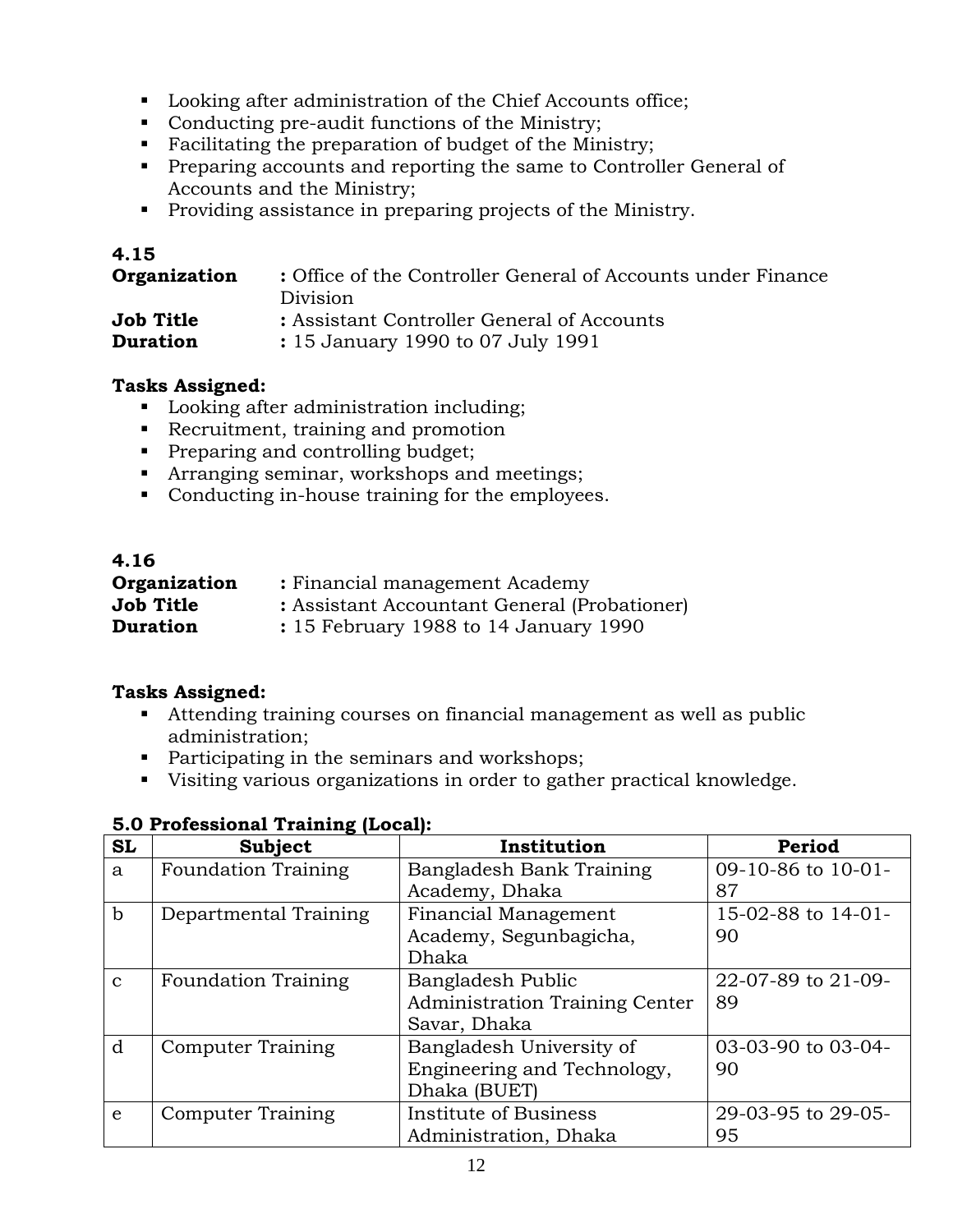| f              | Computer Appreciation<br>course conducted by<br>Reforms on Budgeting<br>and Expenditure Control<br>Project (RIBEC)<br>(Sponsored by DFID)                            | Financial Management<br>Academy, Dhaka                       | 6-05-1995 to 9-05-<br>95       |
|----------------|----------------------------------------------------------------------------------------------------------------------------------------------------------------------|--------------------------------------------------------------|--------------------------------|
| g              | Course on Finance for<br><b>Finance Officers</b><br>conducted by Reforms<br>on Budgeting and<br><b>Expenditure Control</b><br>project (RIBEC)<br>(Sponsored by DFID) | Financial Management<br>Academy, Dhaka                       | 1-07-1995 to 4-07-<br>95       |
| $\mathbf h$    | <b>Building Essential Skills</b>                                                                                                                                     | Financial Management                                         | 04-10-99 to 06-10-             |
| $\overline{i}$ | in Training<br>Participated in 105 hour<br>British Council English<br>Language Training<br>Programme (Sponsored<br>by DFID)                                          | Academy, Dhaka<br>British Council, Dhaka                     | 99<br>19-01-97 to 10-04-<br>97 |
| $\mathbf{j}$   | Relevant Laws, Rules &<br>Regulations in Managing<br>Office.                                                                                                         | Financial Management<br>Academy, Dhaka                       | 21-10-97 to 26-10-<br>97       |
| $\mathbf k$    | Training on<br>Management,<br>Accounting, Auditing<br>and Budgeting (MAAB)<br>(Sponsored by DFID)                                                                    | Financial Management<br>Academy, Dhaka                       | 11-01-98 to 19-03-<br>98       |
| $\mathbf{1}$   | The Leadership<br><b>Workshop Series</b><br>(Sponsored by BRAC)                                                                                                      | BRAC Centre, Dhaka                                           | June 2014 to<br>November 2014  |
| m              | Workshop on National<br>Human Resource<br>Development Fund<br>(Sponsored by Skill for<br>Employment Investment<br>Program (SEIP) Project,<br>Finance Division)       | Hotel Sonargaon, Dhaka                                       | 4 February, 2016               |
| n              | National Social<br><b>Protection Public</b><br>Financial Management<br>Course                                                                                        | Institute of Public Finance<br>(IPF),<br>Segunbagicha, Dhaka | 27-31 March, 2016              |
| $\Omega$       | Workshop on<br>Understanding and<br>Implementation of SDGs<br>Organized by Prime<br>Minister's Office of                                                             | Prime Minister's Office, Dhaka                               | 07 April, 2016                 |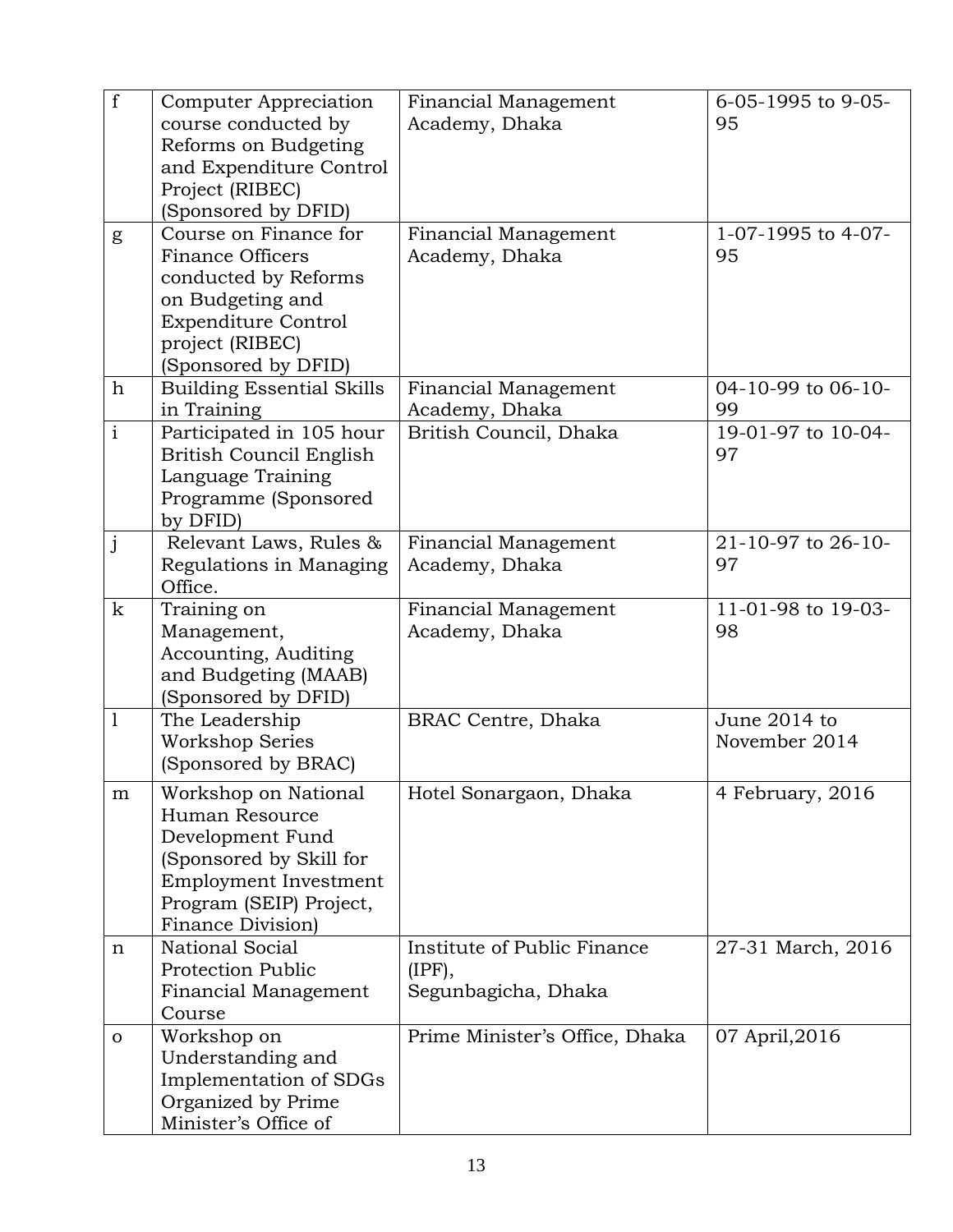|   | Bangladesh and Curtin<br>University Sustainable<br>Policy Institute                                                                                                                                                        |                                                                                                                                             |                  |
|---|----------------------------------------------------------------------------------------------------------------------------------------------------------------------------------------------------------------------------|---------------------------------------------------------------------------------------------------------------------------------------------|------------------|
| p | <b>National Capacity</b><br>Development Workshop:<br>Building institutional<br>capacity for e-<br>government data<br>analysis and evidence-<br>based decision-making<br>to support the<br>Sustainable<br>Development Goals | UN Department of Economic<br>and Social Affairs (UNDESA)<br>and Access to Information<br>Programme (a2i), Prime<br>Minister's Office, Dhaka | 06-07 June, 2017 |

## **6.0 Professional Training (Foreign):**

| SL.          | Subject                       | Institution                      | Period             |
|--------------|-------------------------------|----------------------------------|--------------------|
| a            | Training on Project           | Asian Institute of Technology,   | 02-06-96 to 28-06- |
|              | Management                    | Bangkok, Thailand                | 96                 |
| $\mathbf b$  | 45 hours training on          | University of Ulster, UK         | 01-09-98 to 30-09- |
|              | <b>International Business</b> |                                  | 98                 |
|              | Communication                 |                                  |                    |
| $\mathbf{C}$ | Training on Auditing          | New Delhi, India                 | 20-11-97 to 19-12- |
|              | <b>Information Technology</b> |                                  | 97                 |
| d            | E-Learning Course on          | The World Bank Institute         | 24-04-06 to 16-06- |
|              | "Trade, Growth, Poverty       | Washington, DC.                  | 06                 |
|              | and Gender"                   |                                  |                    |
| $\epsilon$   | <b>Procurement Training</b>   | International Training Centre of | 30-05-2016 to 10-  |
|              | Program                       | ILO, Turin, Italy                | 06-2016            |
| f            | Executive Course on "A        | Harvard Kenedy School,           | 10-02-2020 to 14-  |
|              | Cutting Edge of               | Boston, United States of         | 02-2020            |
|              | Economic Development"         | America                          |                    |

# **7.0 Countries Visited as part of Official Assignment:**

| 1.  | Visited United Kingdom on official assignment                         |
|-----|-----------------------------------------------------------------------|
| 2.  | Visited the Embassy of Bangladesh in Italy on official Assignment     |
| 3.  | Visited the Embassy of Bangladesh in Spain on official assignment     |
| 4.  | Visited the Bangladesh Biman in Kolkata, India on official assignment |
| 5.  | Visited South Korea on official assignment                            |
| 6.  | Visited Singapore on official assignment                              |
| 7.  | Visited Malaysia as part of official visit                            |
| 8.  | Visited Belgium, Ireland as part of study visit                       |
| 9.  | Attached to European Union Headquarters in Brussels as part of study  |
|     | visit                                                                 |
| 10. | Visited India and Uzbekistan on official assignment.                  |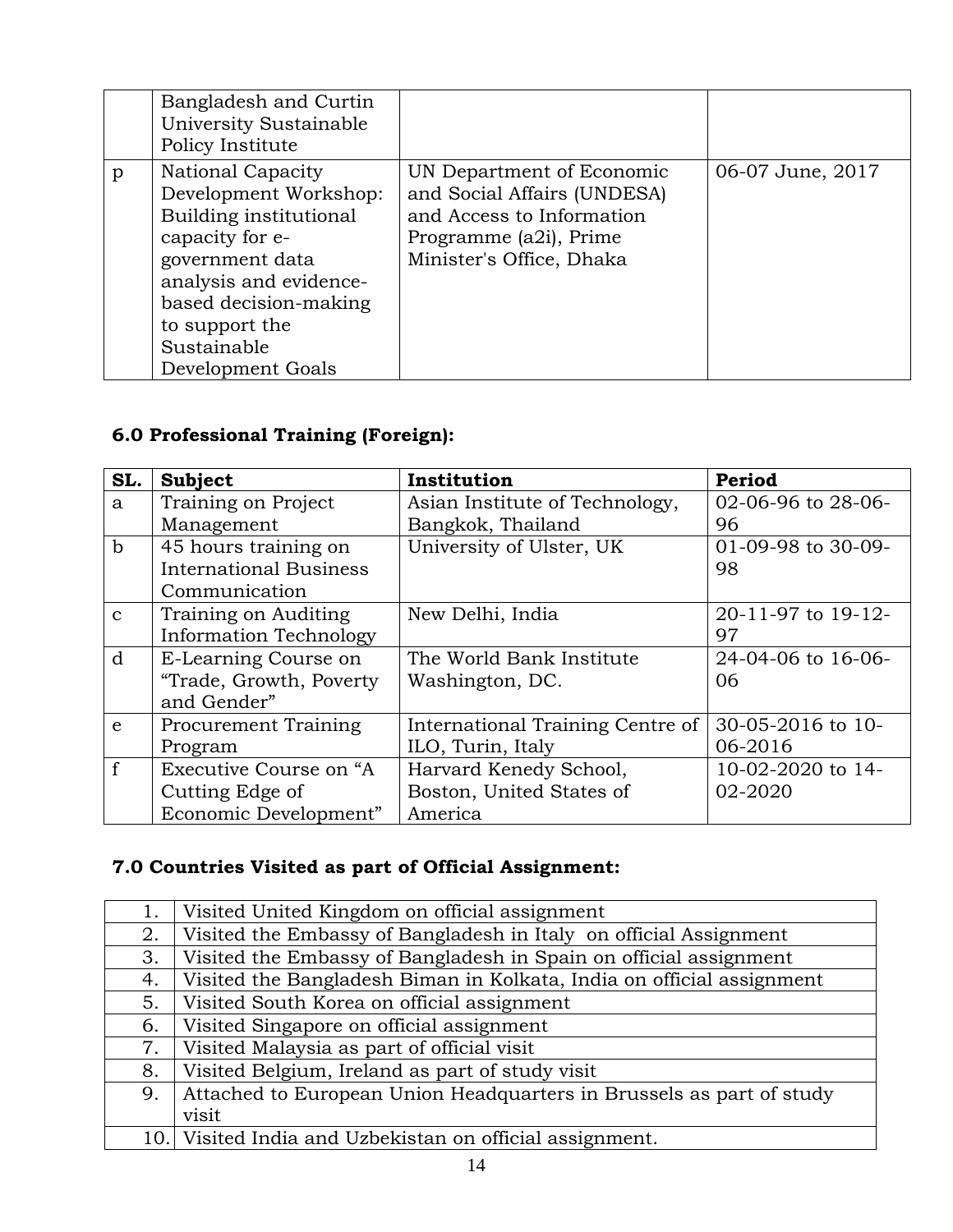| 11.  | Visited Thailand for training                                           |  |  |
|------|-------------------------------------------------------------------------|--|--|
| 12.1 | Visited China as a member of delegation                                 |  |  |
| 13.  | Visited Myanmar on official assignment                                  |  |  |
| 14.  | Visited Philippines on official assignment                              |  |  |
| 15.  | Visited Sri Lanka on official assignment                                |  |  |
| 16.  | Visited Nepal on official assignment                                    |  |  |
| 17.  | Visited Japan, Vietnam, Indonesia and Cambodia on official visit        |  |  |
| 18.  | Visited Germany on study visit                                          |  |  |
| 19.  | Visited Peru on study visit                                             |  |  |
| 20.  | Visited Australia as a member of Monitoring Team                        |  |  |
| 21.  | Visited Malaysia as a member of Monitoring Team                         |  |  |
| 22.1 | Visited Nepal as panelist in the dialogue titled 'Regional Consultative |  |  |
|      | Committee on Disaster Management' Climate Change                        |  |  |
| 23.  | Visited Kingdom of Saudi Arabia as part of official visit               |  |  |
| 24.  | Visited France as part of official visit                                |  |  |
| 25.  | Visited United Kingdom as part of official visit                        |  |  |
| 26.  | Visited Brunei as part of official visit                                |  |  |
| 27.  | Visited India as Entourage of Honorable Prime Minister Sheikh Hasina    |  |  |
| 28.  | Visited United States of America as part of official visit              |  |  |
| 29.  | Visited Turkey as part of official visit                                |  |  |
| 30.  | Visited The Netherlands as part of official visit                       |  |  |
| 31.1 | Visited Vietnam as part of official visit                               |  |  |

## **8.0 International Conference and Seminars Attended**

## **8.1 During the period in Ministry of Commerce as Senior Secretary/ Secretary**

| S1 | <b>Date</b> | <b>Program Name</b>                                  | Venue     | Position    |
|----|-------------|------------------------------------------------------|-----------|-------------|
| 1. | 29          | Inauguration of $2nd$ Meeting of                     | State     | Chief Guest |
|    | September   | <b>BIMSTEC Trade Facilitation</b>                    | Guest     |             |
|    | 2019        | Workshop                                             | House,    |             |
|    |             |                                                      | Padma,    |             |
|    |             |                                                      | Dhaka     |             |
| 2. | 3-5 October | Attended different programs in India                 | New       | Member of   |
|    | 2019        | as a member of the Entourage of                      | Delhi,    | Delegation  |
|    |             | Honorable Prime Minister Sheikh                      | India     |             |
|    |             | Hasina during                                        |           |             |
| 3. | $4-6$       | International Seminar titled<br>Get                  | Los       | Headline    |
|    | November    | Global Forum"                                        | Angeles   | Speaker     |
|    | 2019        |                                                      | United    |             |
|    |             |                                                      | States of |             |
|    |             |                                                      | America   |             |
| 4. | $25 - 28$   | 35 <sup>th</sup><br>of<br>the<br>Session<br>Standing | Istanbul  | Head of     |
|    | November    | Committee for Economic (COMCEC)                      | , Turkey  | Bangladeshi |
|    | 2019        | organized by Organization of Islamic                 |           | delegation  |
|    |             | Cooperation (OIC)                                    |           |             |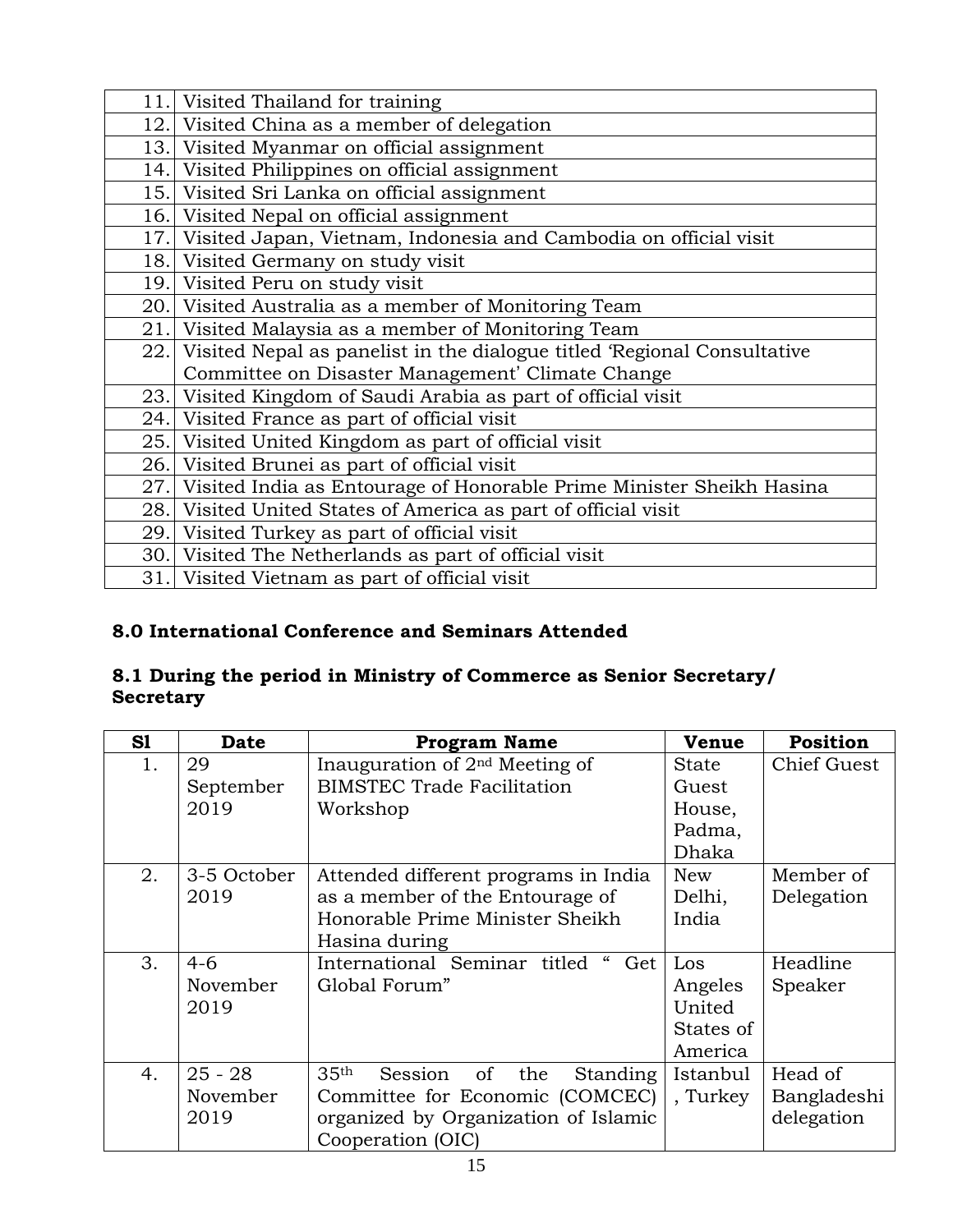| 5.  | $3 - 5$<br>December<br>2019 | Common Fund For Commodities<br>(CFC) Governing Council Meeting      | The<br>Hague,<br>The<br>Netherla | Head of<br>Bangladeshi<br>delegation |
|-----|-----------------------------|---------------------------------------------------------------------|----------------------------------|--------------------------------------|
| 6.  | 8 December                  | 6th EU-Bangladesh Business Climate                                  | nds<br>Banglad                   | Team                                 |
|     | 2019                        | Dialogue                                                            | esh                              | Leader                               |
| 7.  | 26-27                       | Joint<br>Meeting of the<br>2 <sup>nd</sup><br>Trade                 | Hanoi,                           | Head of                              |
|     | December,                   | Committee<br>(TC)<br>between                                        | Vietnam                          | Bangladeshi                          |
|     | 2019                        | Bangladesh and Vietnam                                              |                                  | delegation                           |
| 8.  | $15 - 16$                   | Bangladesh-India Commerce                                           | India                            | Team                                 |
|     | January                     | Secretary Level Meeting                                             |                                  | Leader                               |
| 9.  | 2020<br>05 February         |                                                                     | MoC                              |                                      |
|     | 2020                        | National Tea Day proclamation inter-<br>ministerial Meeting         |                                  | Chairperson                          |
| 10. | 03-06                       | Bangladesh-Nepal 5 <sup>th</sup> Commerce                           | Banglad                          | Team                                 |
|     | March 2020                  | Secretary Level Meeting(CSLM)                                       | esh                              | Leader                               |
| 11. | 05 March                    | Trade and Investment Cooperation                                    | Dhaka                            | <b>Chief Guest</b>                   |
|     | 2020                        | Forum Agreement (TICFA) meeting                                     |                                  |                                      |
| 12. | 04 May                      | <b>SAARC Trade Official Video</b>                                   | Zoom                             | Team                                 |
|     | 2020                        | Conference                                                          |                                  | Leader                               |
| 13. | 25 August                   | Trade and Investment Cooperation                                    | MoC                              | <b>Chief Guest</b>                   |
|     | 2020                        | Forum Agreement (TICFA) Inter-                                      |                                  |                                      |
|     |                             | sessional meeting                                                   |                                  |                                      |
| 14. | 07                          | National information                                                | MoC                              | <b>Chief Guest</b>                   |
|     | September                   | Communication Technology Policy -                                   |                                  |                                      |
|     | 2020                        | 2018 formulation                                                    |                                  |                                      |
| 15. | 8                           | Bangladesh-Thailand PTA/FTA                                         | Zoom                             | <b>Chief Guest</b>                   |
|     | September                   | <b>Feasibility Study Presentation</b>                               |                                  |                                      |
|     | 2020                        |                                                                     |                                  |                                      |
| 16. | 5 October                   | Digital Bangladesh Taskforce                                        | MoC                              | <b>Chief Guest</b>                   |
|     | 2020                        | meeting                                                             |                                  |                                      |
| 17. | 8 October                   | Bangladesh-Eurasian Economic                                        | Zoom                             | <b>Chief Guest</b>                   |
|     | 2020                        | Union PTA/FTA Feasibility Study                                     |                                  |                                      |
|     |                             | Presentation                                                        |                                  |                                      |
| 18. | 4 October<br>2020           | Bangladesh-Vietnam PTA/FTA<br><b>Feasibility Study Presentation</b> | Zoom                             | <b>Chief Guest</b>                   |
| 19. | 4 October                   | Bangladesh-ASEAN PTA/FTA                                            | Zoom                             | <b>Chief Guest</b>                   |
|     | 2020                        | <b>Feasibility Study Presentation</b>                               |                                  |                                      |
| 20. | 30.09.2020                  | National Export Trophy Rules-2020                                   | MoC                              | Chairperson                          |
|     |                             | and CIP (Export) Rules Finalization                                 |                                  |                                      |
|     |                             | Meeting                                                             |                                  |                                      |
| 21. | 08 October                  | Bangladesh-Nepal 6th Commerce                                       |                                  | Team                                 |
|     | 2020                        | Secretary Level Meeting                                             |                                  | Leader                               |
| 22. | 13 October                  | UNESCAP-Framework Agreement of                                      | MoC                              | Team                                 |
|     | 2020                        | Cross- Border Paperless Trade                                       |                                  | Commerce                             |
|     |                             | (Ratification)                                                      |                                  |                                      |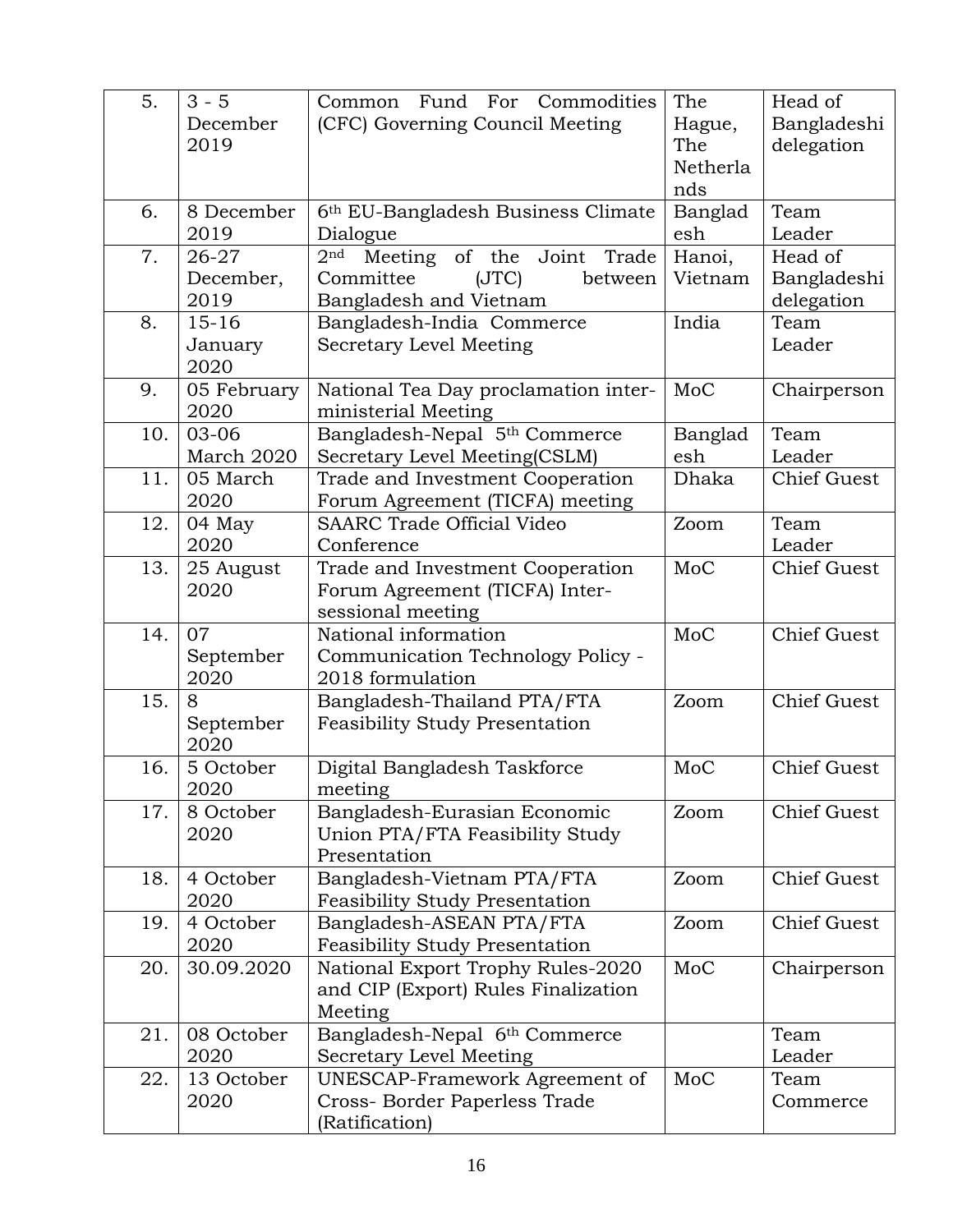| 23. | 20 October       | The 25th Meeting of The Indian                                     |                  |                     |
|-----|------------------|--------------------------------------------------------------------|------------------|---------------------|
|     | 2020             | Ocean Rim Business Forum (IORBF)                                   |                  |                     |
| 24. | $21 - 22$        | Bangladesh-Indonesia Preferential                                  | Zoom             | <b>Chief Guest</b>  |
|     | October          | Trade Agreement 3rd TNC Meeting                                    |                  |                     |
|     | 2020             |                                                                    |                  |                     |
| 25. | 16               | Bangladesh-Indonesia Preferential                                  | Zoom             | <b>Chief Guest</b>  |
|     | November         | Trade Agreement Working Group                                      |                  |                     |
|     | 2020             | Meeting                                                            |                  |                     |
| 26. | 23               | 3rd Commonwealth Business to                                       | Zoom             | Opening             |
|     | November         | Business (B2B) Cluster Week                                        |                  | Speaker             |
|     | 2020             | Meeting                                                            |                  |                     |
| 27. | 06               | Bangladesh-Bhutan FTA Signing                                      | Banglad          | Program             |
|     | December         | Ceremony                                                           | esh              | Host                |
|     | 2020             |                                                                    |                  |                     |
| 28. | $8 - 9$          | 32th Meeting of CFC Governor                                       | Zoom             | Governor            |
|     | December         | Council                                                            |                  | Speech              |
|     | 2020             |                                                                    |                  |                     |
| 29. | 10               | Workshop on Export Development                                     | <b>BFTI</b>      | Chairperson         |
|     | December<br>2020 | <b>Strategy for Bangladesh</b>                                     |                  |                     |
| 30. | 14               |                                                                    | MoC              |                     |
|     | December         | Regional Comprehensive Economic<br>Partnership (RCEP)              |                  | Chairperson         |
|     | 2020             |                                                                    |                  |                     |
| 31. | 17               | Bangladesh-India Bilateral                                         | <b>State</b>     | Signatory           |
|     | December         | <b>Instrument Signing Ceremony</b>                                 | Guest            |                     |
|     | 2020             | (CEO's Forum)                                                      | House,           |                     |
|     |                  |                                                                    | Padma,           |                     |
|     |                  |                                                                    | Dhaka            |                     |
| 32. | 20 January       | On the occasion of the launch of                                   | Zoom             | <b>Chief Guest</b>  |
|     | 2021             | TINA.3                                                             |                  |                     |
|     |                  | Of the United Nations Economic and                                 |                  |                     |
|     |                  | Social Commission For Asia and the                                 |                  |                     |
|     |                  | Pacific (UNESCAP)                                                  |                  |                     |
| 33. | 19 February      | 3+5+1 Forum (3 Secretaries, 5                                      | MoC              | Co-Chair            |
|     | 2021             | Ambassadors from European                                          |                  |                     |
|     |                  | Countries and Country                                              |                  |                     |
|     |                  | Representative ILO, Dhaka)                                         |                  |                     |
| 34. | 19 January       | Import policy Order 2021-24                                        | MoC              | Chair               |
|     | and 23           | <b>Finalization Meeting</b>                                        |                  |                     |
|     | February         |                                                                    |                  |                     |
|     | 2021             |                                                                    |                  |                     |
| 35. | 07-08            | Bangladesh-India Commerce                                          | Dhaka            | Team                |
|     | March            | Secretary Level Meeting                                            |                  | Leader              |
| 36. | 2021<br>14 March |                                                                    | MoC              |                     |
|     | 2021             | LDC Graduation: Impact on RMG                                      |                  | Key note<br>speaker |
| 37. | 22 March         |                                                                    |                  | Signatory           |
|     | 2021             | Designation of Rohanpur-Singhbad<br>railway route as an additional | Bangab<br>haban, |                     |
|     |                  |                                                                    |                  |                     |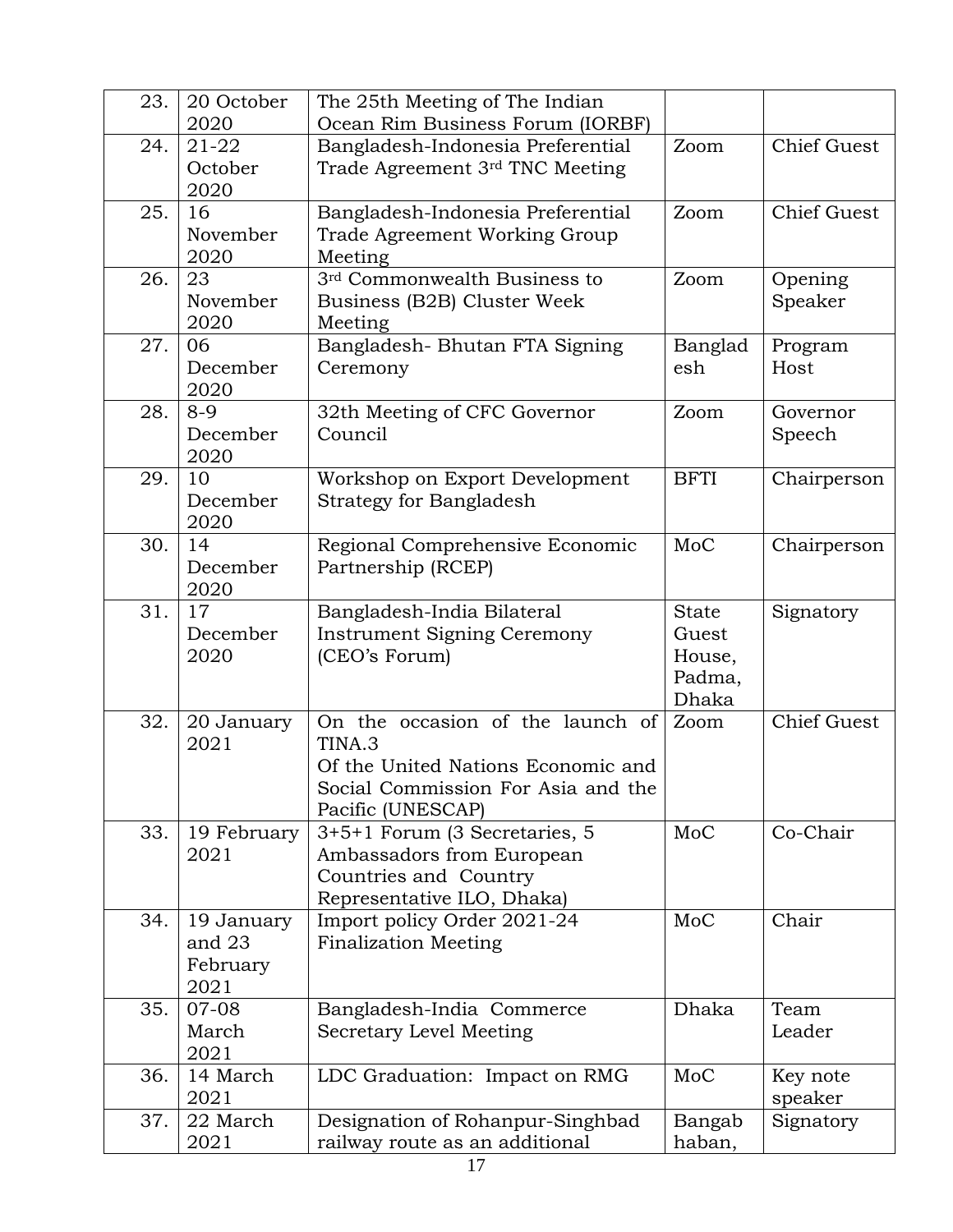|     |                                         | transit route for movement of traffic-<br>in-transit between Nepal and<br>Bangladesh and also for third<br>country transit-trade (Ammendment<br>to Nepal-Bangladesh Transit<br>Agreement) in presence of Hon'ble<br>Presidents of both the Countries | Dhaka                                    |                                                 |
|-----|-----------------------------------------|------------------------------------------------------------------------------------------------------------------------------------------------------------------------------------------------------------------------------------------------------|------------------------------------------|-------------------------------------------------|
| 38. | 27 March<br>2021                        | MoU with India on the<br>Establishment of a Framework of<br>Cooperation in the area of Trade<br>Remedial Measures in presence of<br>Hon'ble Prime Ministers of both the<br>countries.                                                                | Prime<br>Minister'<br>s Office,<br>Dhaka | Signatory                                       |
| 39. | 11 May<br>2021<br>And<br>30 May<br>2021 | Special committee formed by Prime<br>Minister's office to identify thematic<br>groups & their Terms of Reference<br>(ToR) for meeting the Challenges of<br>LDC graduation of Bangladesh.                                                             | MoC                                      | Headed the<br>meeting of<br>Five<br>Secretaries |
| 40. | Year Long<br>activity                   | Weekly Taskforce Meeting of Supply<br>Chain Management, Price Control<br>and Monitor                                                                                                                                                                 | MoC                                      | Chairperson                                     |

#### **8.2 Apart from Ministry of Commerce**

- a. Visited China as a member of Delegation with Comptroller and Auditor General of Bangladesh from 18-28 September 2001.
- b. Attended 40th ASEAN/ 14th ASEAN Regional Forum (ARF) Meeting as a member of Delegation with Hon'ble Foreign Minister held in Manila from 31 July 2007-02 August 2007.
- c. Attended a Seminar titled " Mobilizing Aid For Trade: Focus Asia and the Pacific as a member of Delegation with Hon'ble Finance Minister held in ADB, Manila on 19-20 September 2007.
- d. Attended the International Conference on "Changing Asia: Forging Partnership, Building Sustainability" organized by the Ramon Magsaysay Award Foundation held in Manila on 29-30 August 2008.
- e. International Conference on Entrepreneurship and Development: Experiences, Practices and Policies organized by BRAC, IGC and iiG held at BRAC Centre, Dhaka, Bangladesh on 27-28 March 2011
- f. Capacity Building Seminar on Integrated Macroeconomic Statistics and the Balance Sheet Approach for Better Economic Decision Making organized by IMF and National Bank of Cambodia held in Siem Reap, Cambodia on 21-22 January, 2016.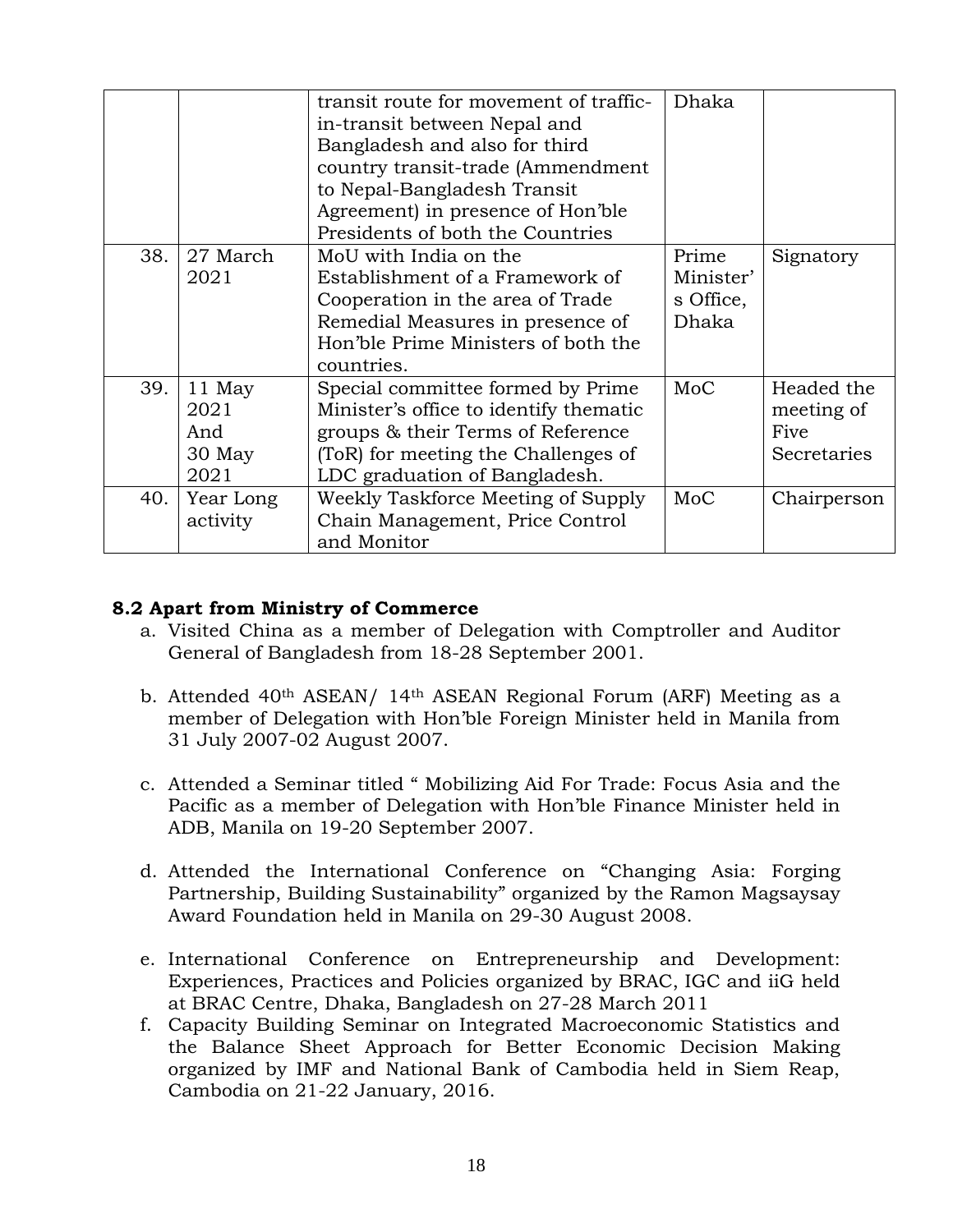- g. Attended the Government to Government (G2G) Meeting on SDGs in Jakarta, Indonesia on 16 May organized by UNDP and jointly presented country paper.
- h. Attended workshop on the Adaptation of the 2030 Agenda in Bangladesh during 15-16 June 2016 held in Dhaka organized by UNESCAP and Economic Relations Division, Government of Bangladesh.
- i. Participated in a policy dialogue on Current Economic Issues in Asia organized by Asian Development Institute held in Manila, Philippines on 26 September 2016.
- j. Participated in the National Capacity Development Workshop on Building Institutional Capacity for E-government Data Analysis and Evidencebased Decision-making to Support the Sustainable Development Goals organized by UN Department of Economic and Social Affairs (UNDESA) and Access to Information (a2i) Program, Government of Bangladesh held during 6-7 June, 2017 at the Prime Minister's Office, Dhaka, Bangladesh.
- k. Participated in a workshop titled "Regional Dialogue on Climate Resilient Growth and Development" in Bangkok, Thailand during 20 February-22 February 2018 organized by UNDP and DFID.
- l. Attended a dialogue titled 'Regional Consultative Committee on Disaster Management' as Speaker in Nepal during 3 December-5 December 2018 organized by Asian Disaster Preparedness Center (ADPC) and Government of Nepal.
- m. Participated in the '16th Asia/Oceania Region Intergovernmental Ministerial Meeting on Anti-Doping in Sport' held in Jeddah, Kingdom of Saudi Arabia during 29-30 April 2019 organized by World Anti-Doping Agency (WADA)
- n. Attended as Panelist the Launching of 'Youth Survey Report 2018' on 24 July organized by BRAC in Hotel Lakeshore, Dhaka
- o. Participated as a head of Bangladeshi delegation in the Commonwealth Youth Senior Officials Meeting (Asia Region) held in Brunei Darussalam during 27 - 29 August 2019 organized by Commonwealth Secretariat.
- p. Participated as delegate in "Showcase Bangladesh 2021: Bangladesh-UK Investment Summit" during 4-10 November 2021 in London, United Kingdom.
- q. Participated as discussant in the "The Raise of Bengal Tiger: Tade and Investment Potentials in Bangladesh" during 4-10 November in Manchester, United Kingdom.
- r. Lead of the Bangladesh delegate team in meeting with Center for Regional Trade (CRT) for finalizing the draft of the Comprehensive Economic Partnership Agreement between Bangladesh and India in New Delhi, India during 23-25 February 2022.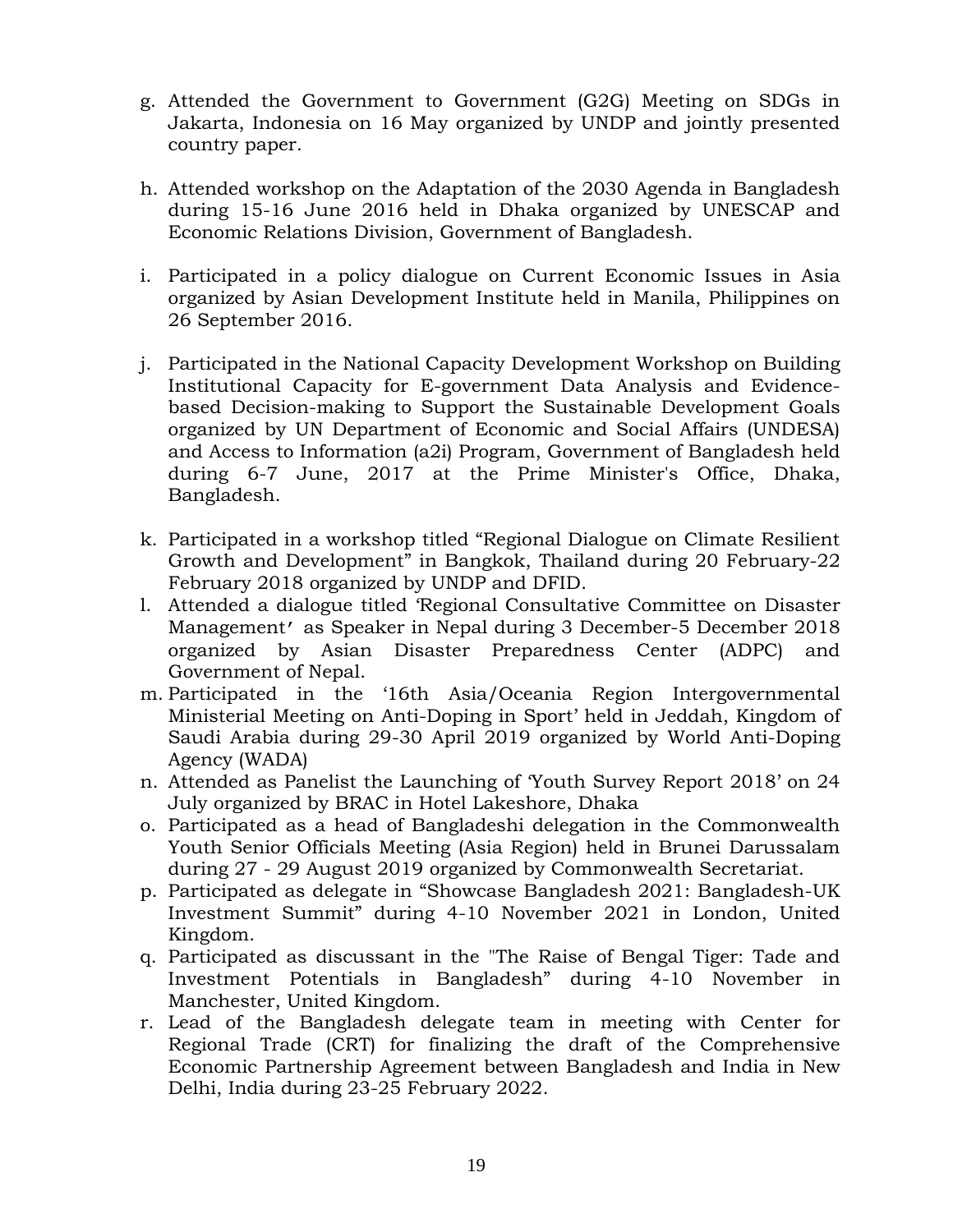s. Attended as guest in "Boosting Bangladesh's Trade Competitiveness" Webinar organized by Policy Research Institute of Bangladesh (PRI) on 1st March 2022

#### **9.0 Special Assignments (Former Member to Board of Directors)**

- a. Bangladesh Institute of Management, Dhaka
- b. Bangladesh Commerce Bank Ltd.
- c. Petrobangla
- d. Bangabandhu Sheikh Mujibur Rahman Medical University (Finance Committee)
- e. Janata Bank Ltd
- f. Vice Chairman, National Sports Council
- g. Bangladesh Krira Siksha Prothisthan (BKSP)
- h. Chairman, Board of Governors, Business Promotion Council
- i. Chairman, Board of Governors, Bangladesh Aroma Tea Company
- j. Vice Chairman, Board of Governors, Bangladesh Foreign Trade Institute (BFTI)
- k. Member, Consumers' Right Council
- l. Member, Bangladesh Accreditation Board, Ministry of Industry
- m. Islamic Arabic University, Dhaka, Bangladesh

#### **10.0 Subjects Taught in Different Institutes/Academy/University:**

- 1. Macro-economic outlook of Bangladesh
- 2. Global economic outlook
- 3. Fiscal policy
- 4. Monetary policy
- 5. National income
- 6. Foreign direct investment
- 7. Domestic resource mobilization
- 8. Foreign aid utilization
- 9. International trade
- 10. Capital market
- 11. Any other Government rules on finance and administration.
- 12. Trend of Global Trade
- 13. Graduation Challenges and Opportunities
- 14. Export Diversification
- 15. Export Competitiveness
- 16. Ease of Doing Business
- 17. Public sector financial management
- 18. Government budgeting
- 19. Government accounting
- 20. Government auditing and settlement of audit observations
- 21. Delegation of financial powers
- 22. Fund release procedures of projects
- 23. Drawing and disbursement officer
- 24. General financial rules